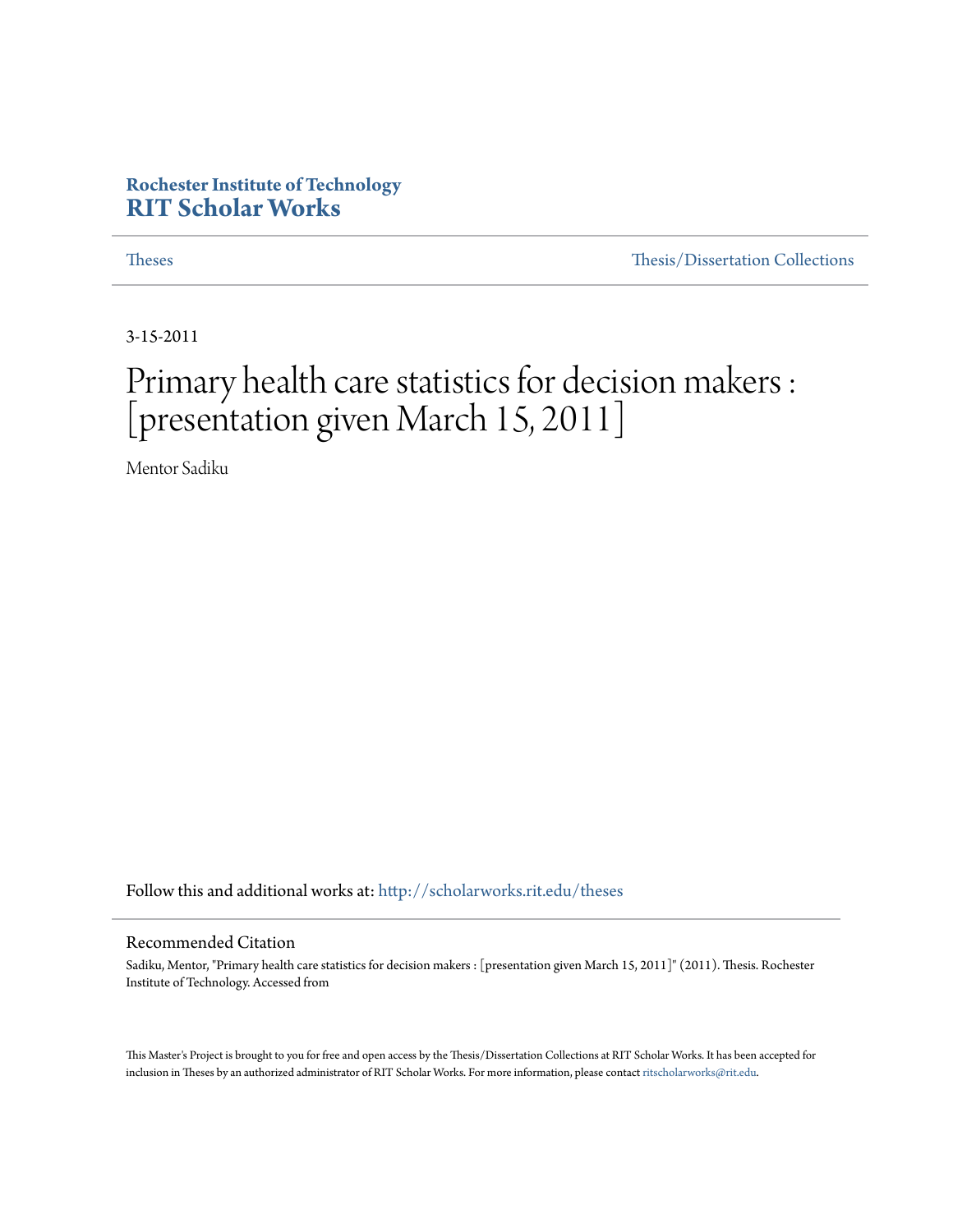#### **Rochester Institute of Technology American University in Kosovo**



**Candidate MENTOR SADIKU**

e-mail **mentorsadiku@ks-gov.net**



STITUTE O

 $R \cdot I \cdot$ 

1829

**POCHESTER** 

**VER** 

 $2002$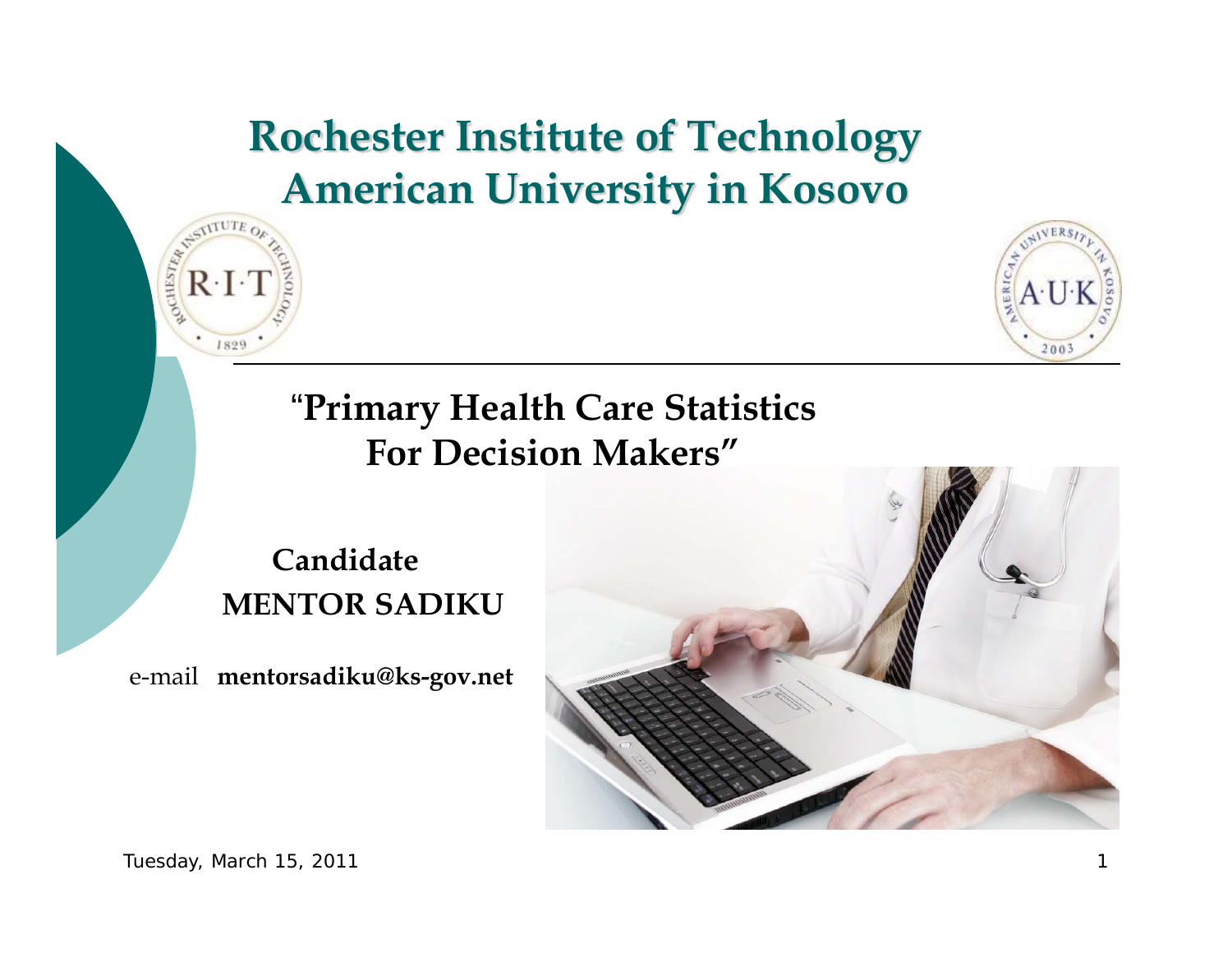## **MEANING OF ABBREVIATION AND TERMS**

- $\overline{O}$  **HIS-**Health Information System is mechanism for collecting, processing, analyzing, and acceptance of necessary information for organization of health protection and health researches
- { **HS**-Health statistics are numbers about some aspect of health.
- ${\bigcirc}$ **EHR**-Computerized patient record
- ${\bigcirc}$  **HIS 001**-Paper Information sheet form for Primary health Care
- ${\bigcirc}$ **ECDL**-European Computer Driving License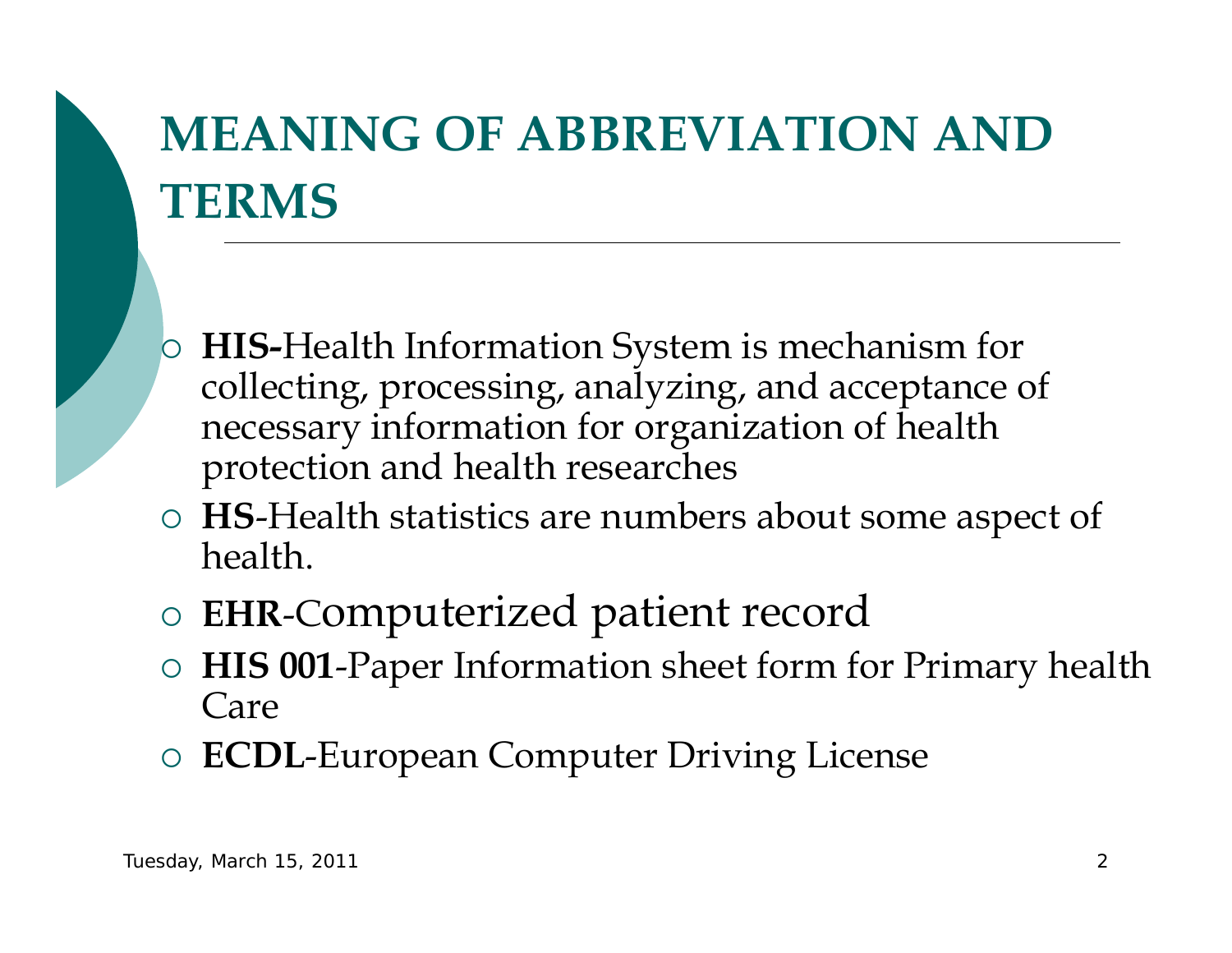### **KOSOVA HEALTH SYSTEM**



Secondary Health Care

Tertiary Health Care

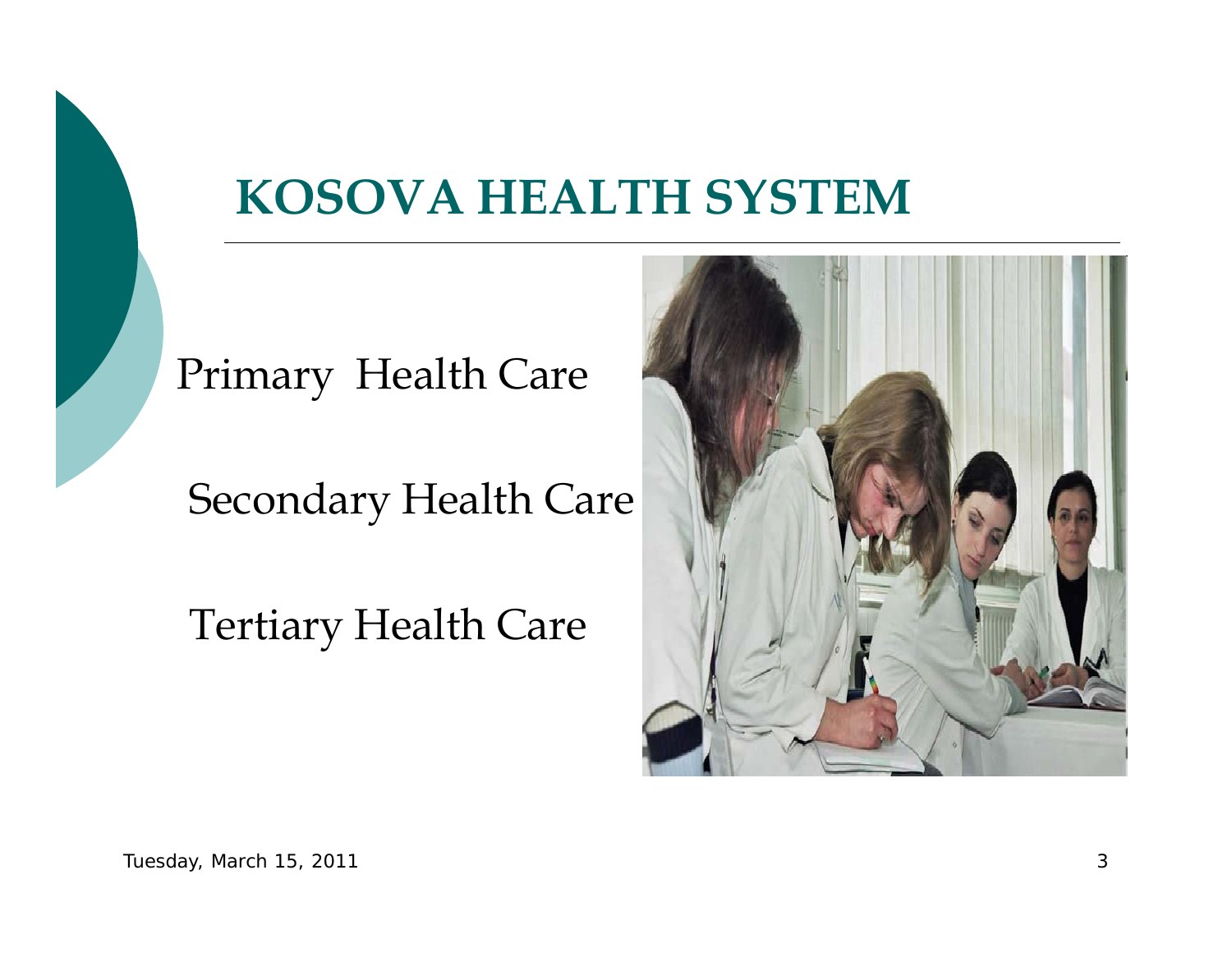### **KOSOVA MUNICIPALITIES**

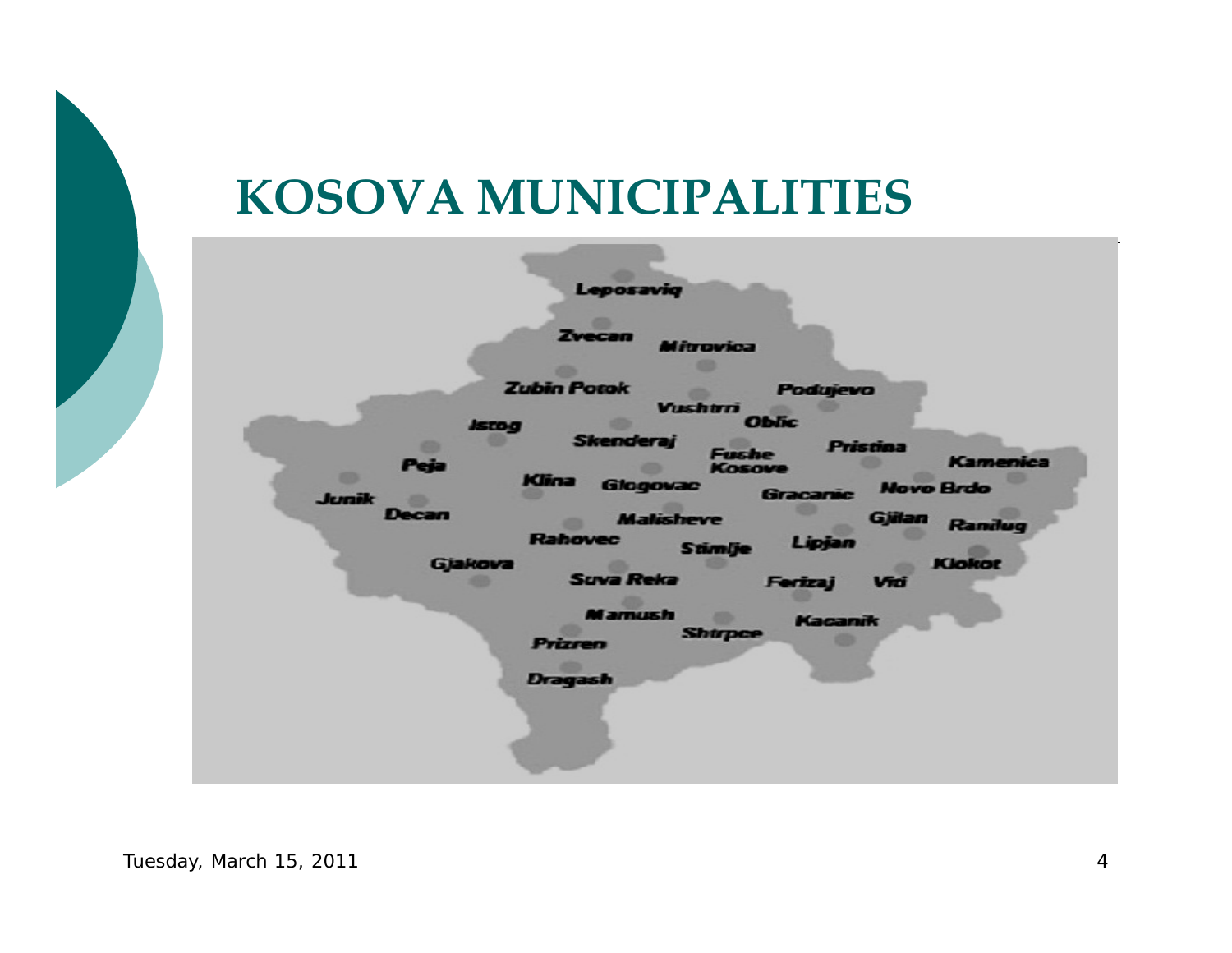## **PHC PROVIDERS**

- { Main Family Medicine Centre
- ${\bigcirc}$ (38)
- { Family Medicine Centers (173) { Family Medicine Puncta
	- Ambulantas
	- (162)

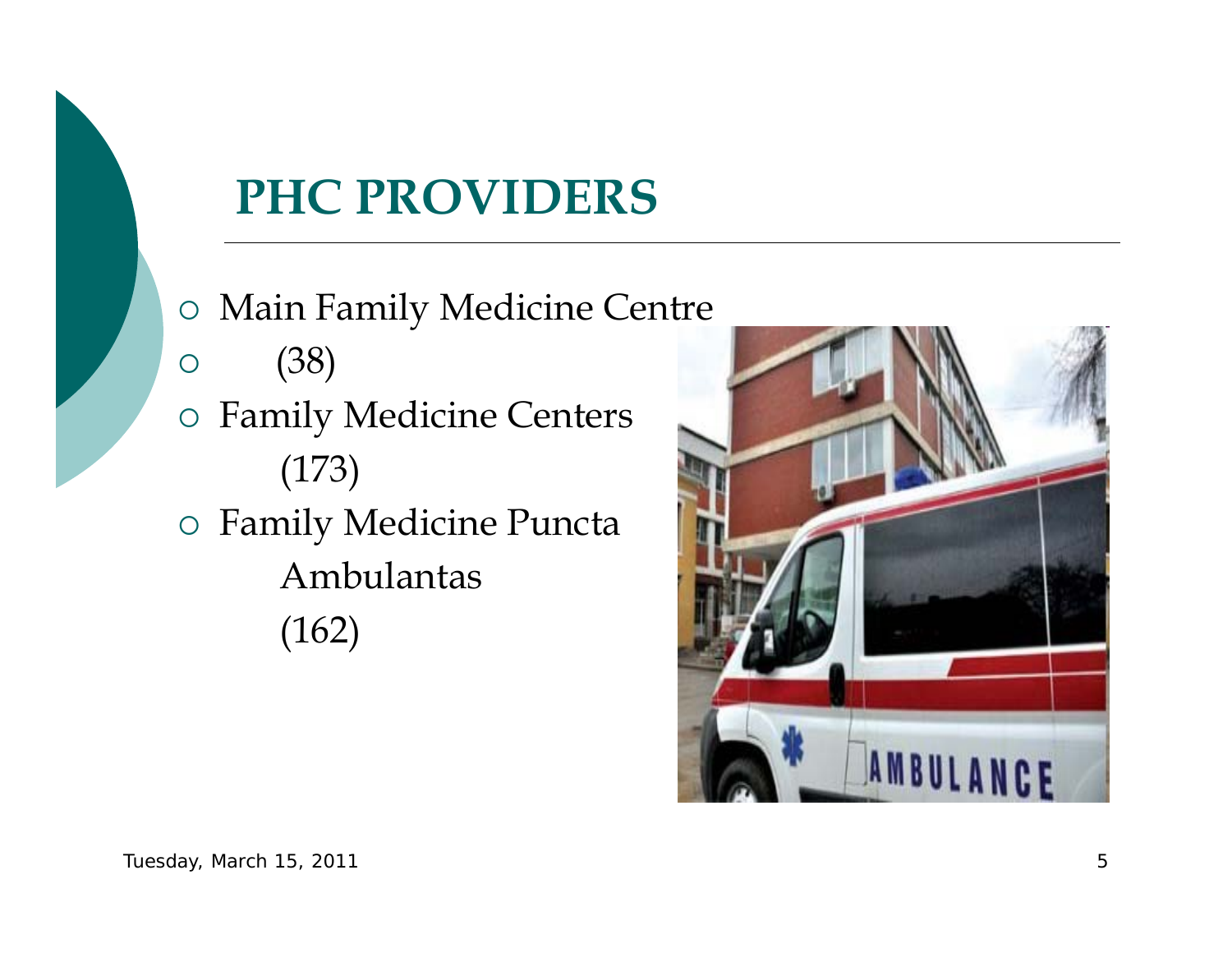

#### PHC DATA

| <b>PHC</b>   | <b>MEDICA</b>  | <b>OTHER</b> | <b>BUDGET 2010</b> | <b>ESTIMATED</b>  | <b>EURO PER</b> |
|--------------|----------------|--------------|--------------------|-------------------|-----------------|
| <b>STAFF</b> | <b>L STAFF</b> | <b>STAFF</b> |                    | <b>POPULATION</b> | <b>CAPITA</b>   |
| 6,309        | 79%            | $21\%$       | 24.6million        | 2.5.million       | 8.9             |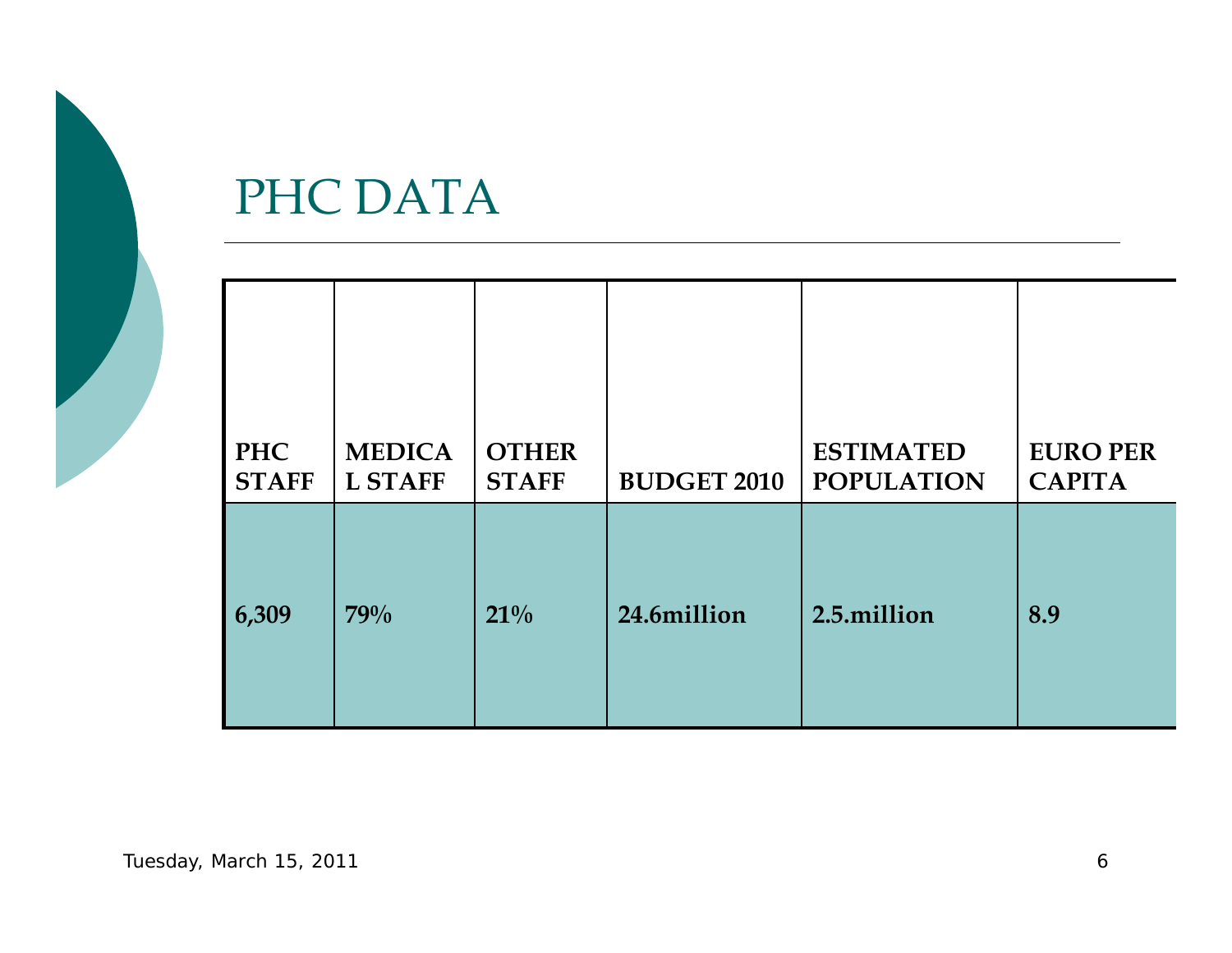## **HEALTH EXPENDITURE AS GDPREGION AND EUROPE**



Tuesday, March 15, 2011 7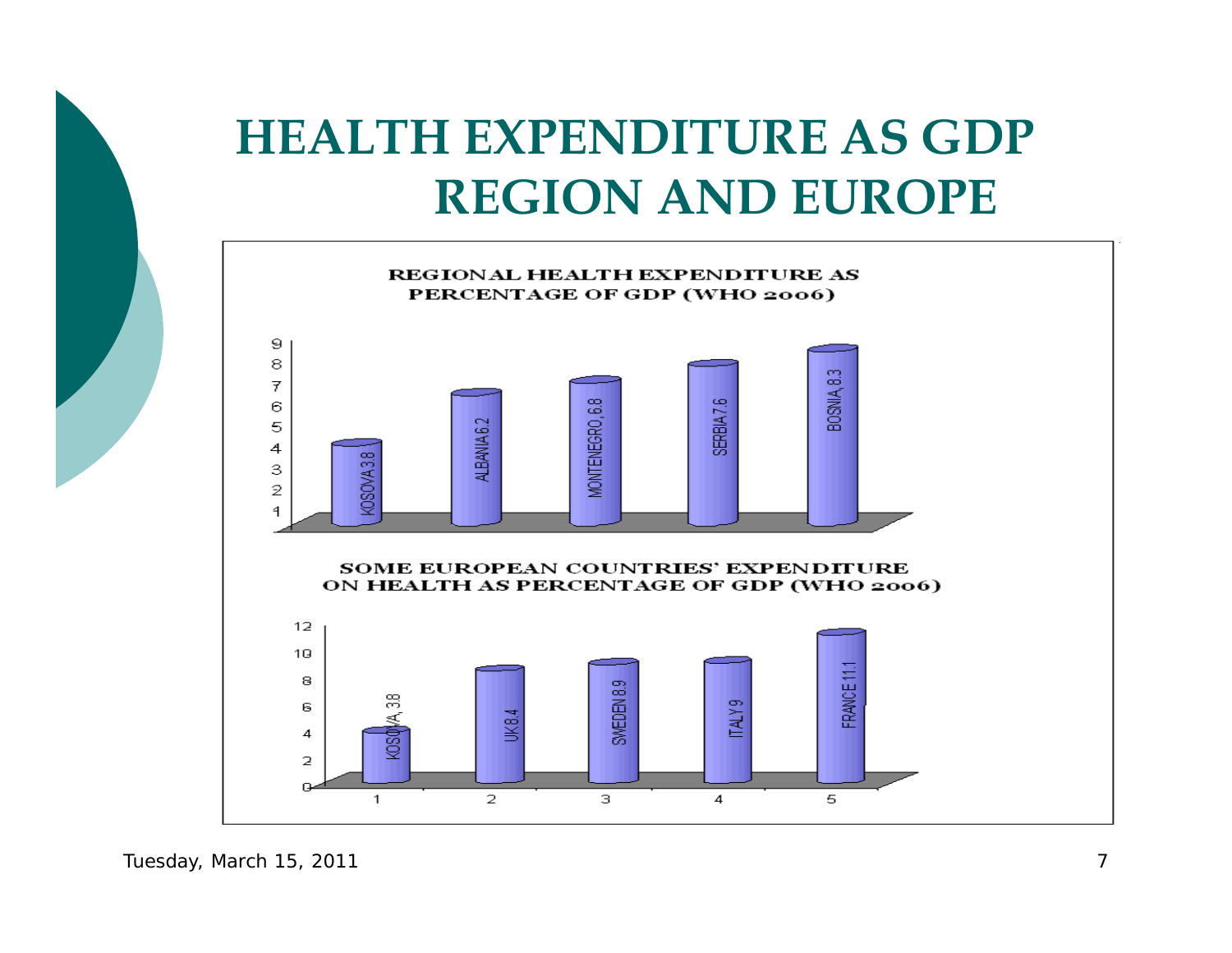## **HEALTH EXPENDITURE PER CAPITAREGION AND EUROPE**

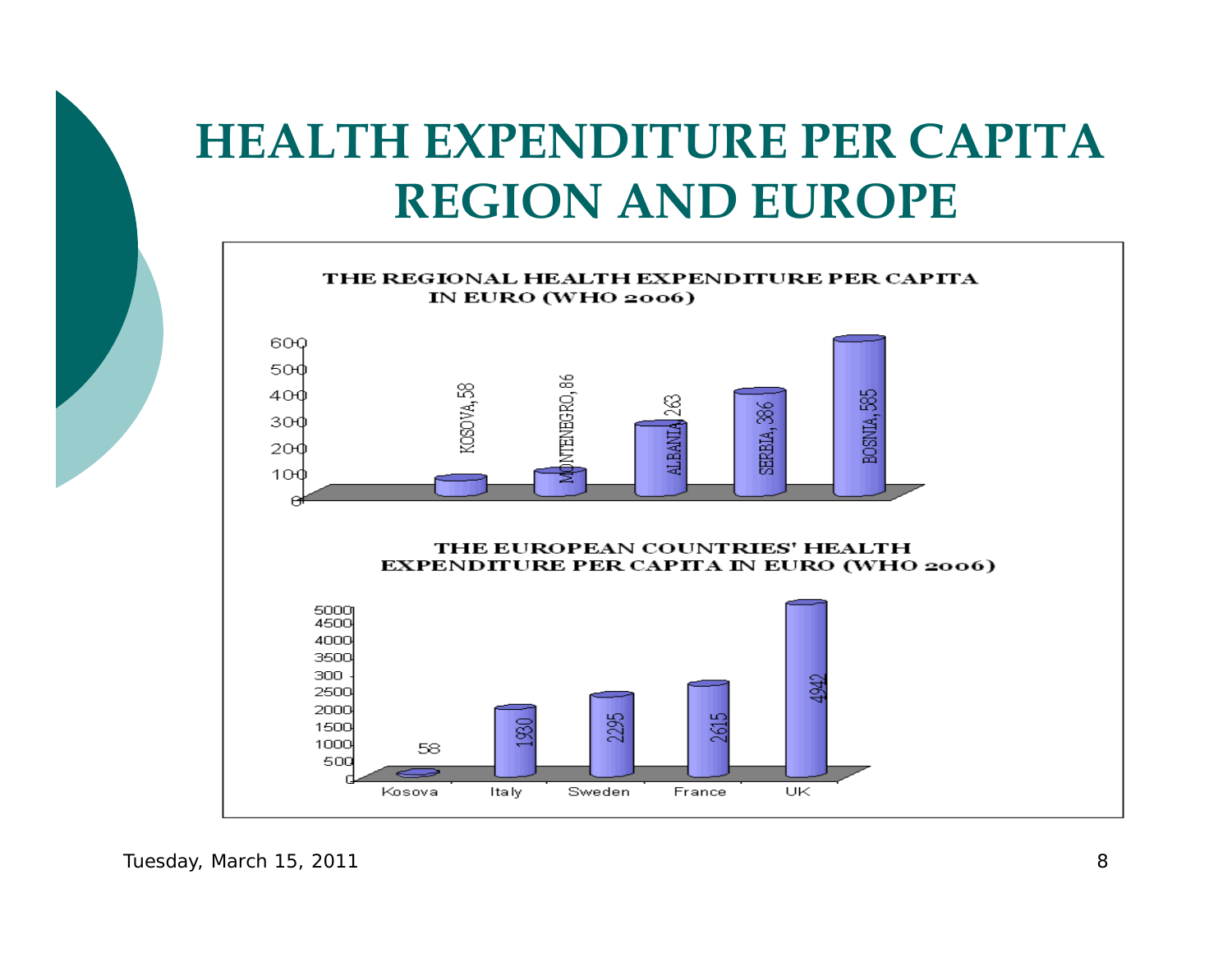## OUTPUTS OF HEALTH STATISTICS

The output of the HSS is timely, valid, and relevant data for all participants in the health system.

- { Citizens will have information about diseases, and options for treatment
- o Health professionals should be able to seek guidance, update their own knowledge and have easy access to patient records
- $\circ$  Administrators and politicians will be provided with information about the health needs of the population.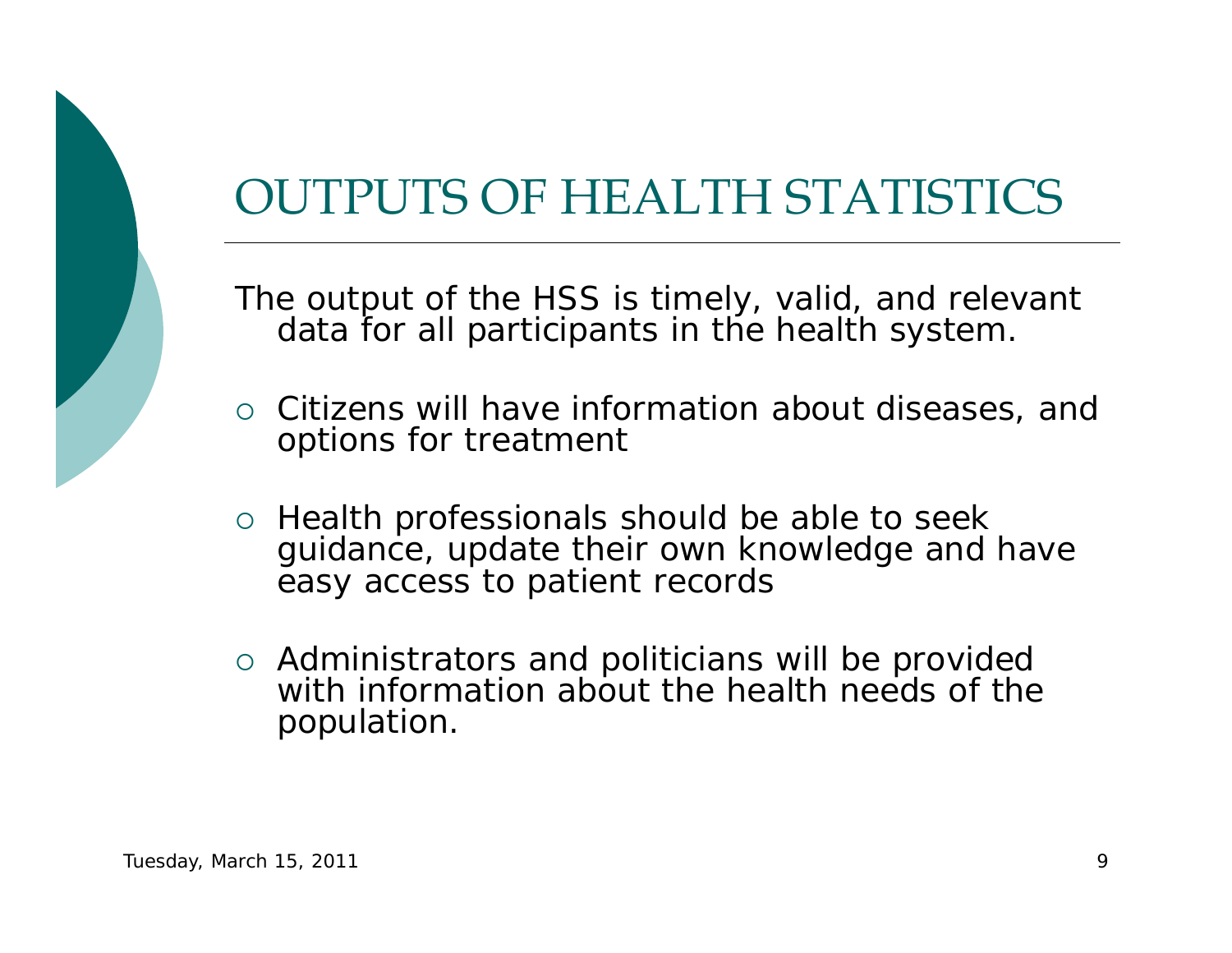## **OBSTACLES IN EXISTING HIS**

- $\circ$  Health sector is not the main priority of the government
- $\circ$   $\,$  Outdated legal framework
- { Insufficient budget for HIS
- { Lack of population census and patient registration
- ${\bigcirc}$ Incomplete and fragmented reporting from the public health sector
- { Lack reporting from private sector
- { Obstacles in referral from the primary to the secondary and tertiary levels and vice versa
- $\circ$  Lack of-integrated system across the ethnic communities
- { Lack of data for direct funding for services, medicines and medical products
- { Lack of resources to properly maintain the system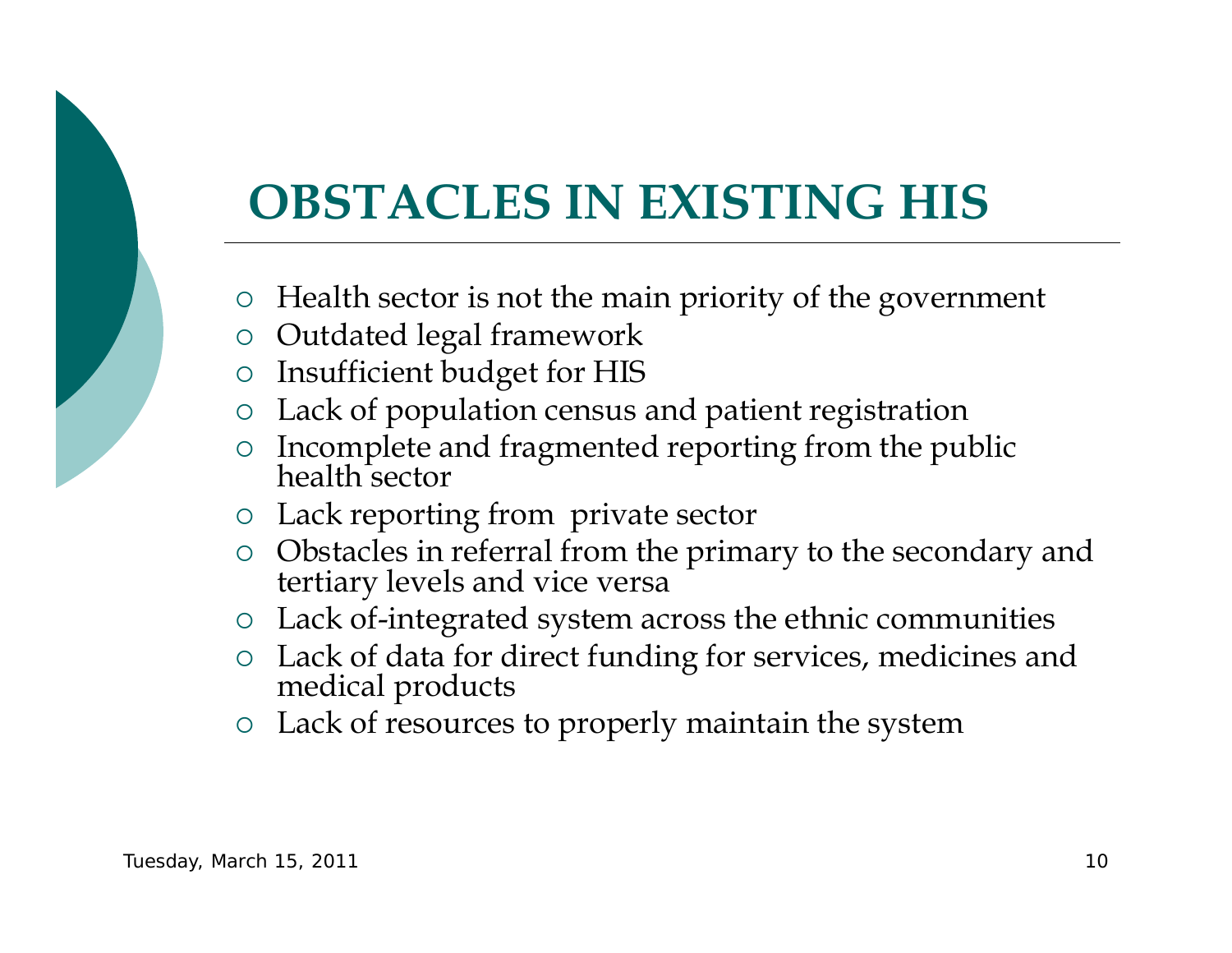#### **WHO HAS RESPONSIBILITY TO COMPLETE HIS 001 FORM IN YOUR MFMC?**

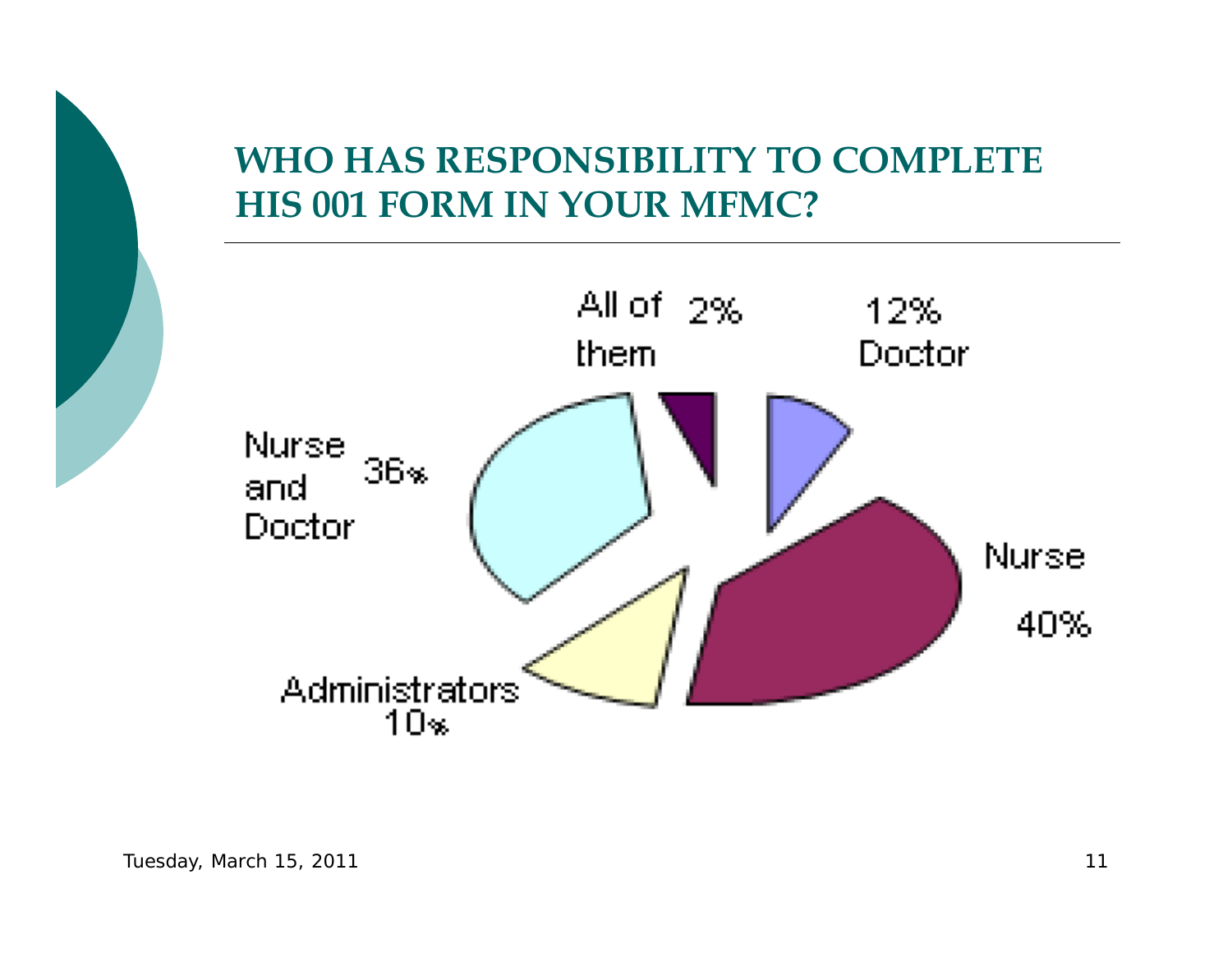#### **HOW FREQUENTLY DOES YOUR INSTITUTION FORWARD REPORTS TO KNIPH?**

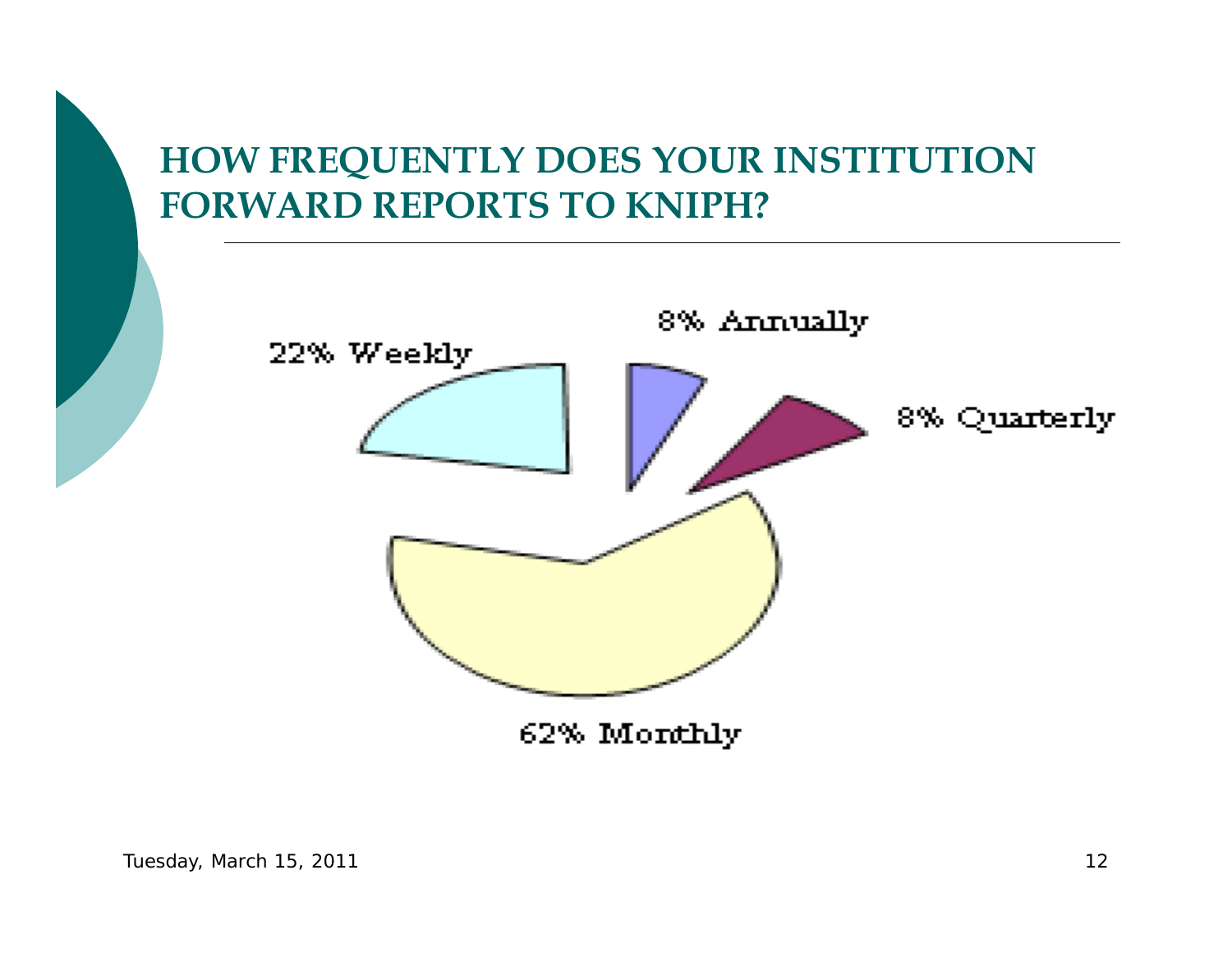



Ministry of Health 27%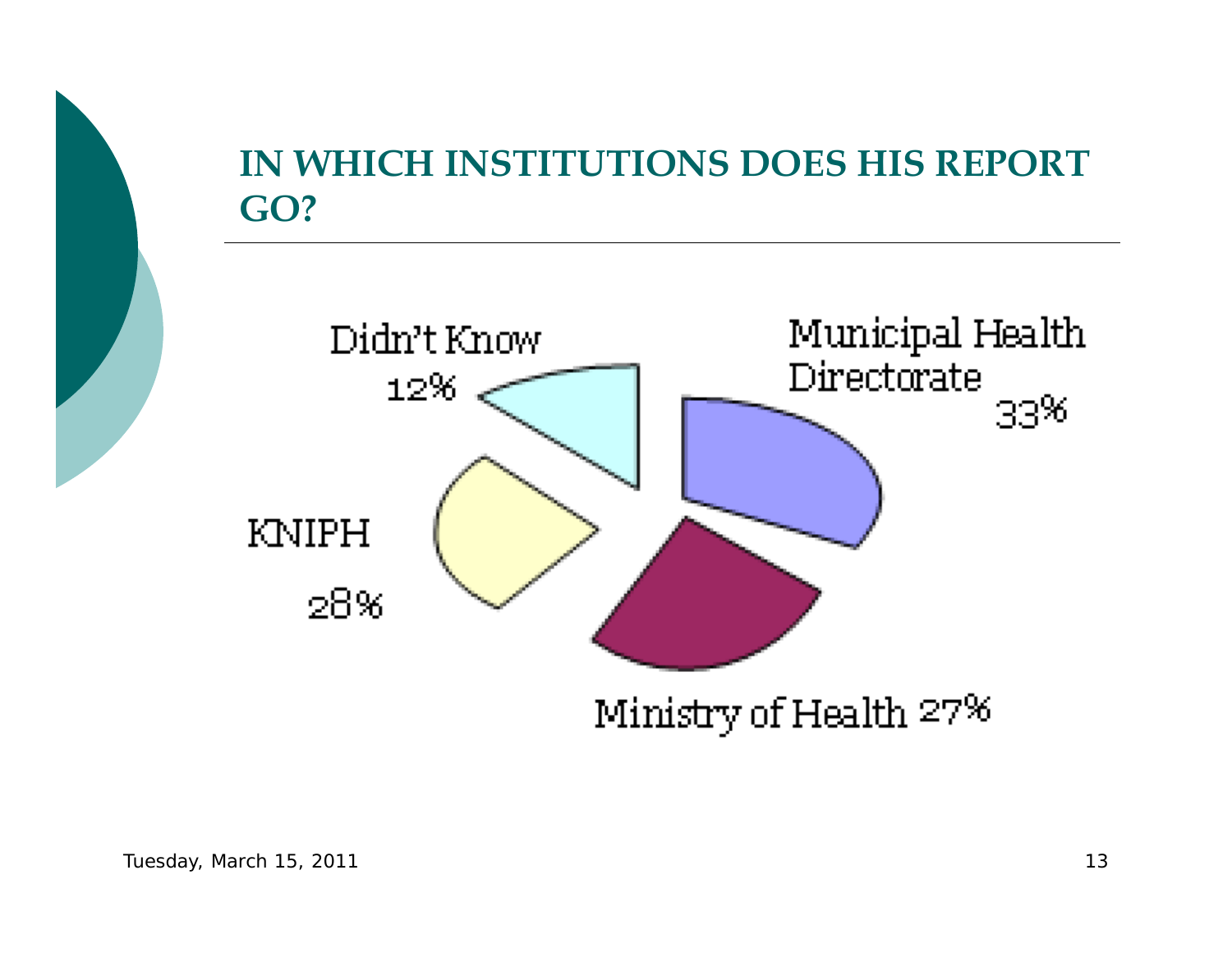#### **DO YOU HAVE GUIDELINES TO FULFILL HIS 001 FORM?**

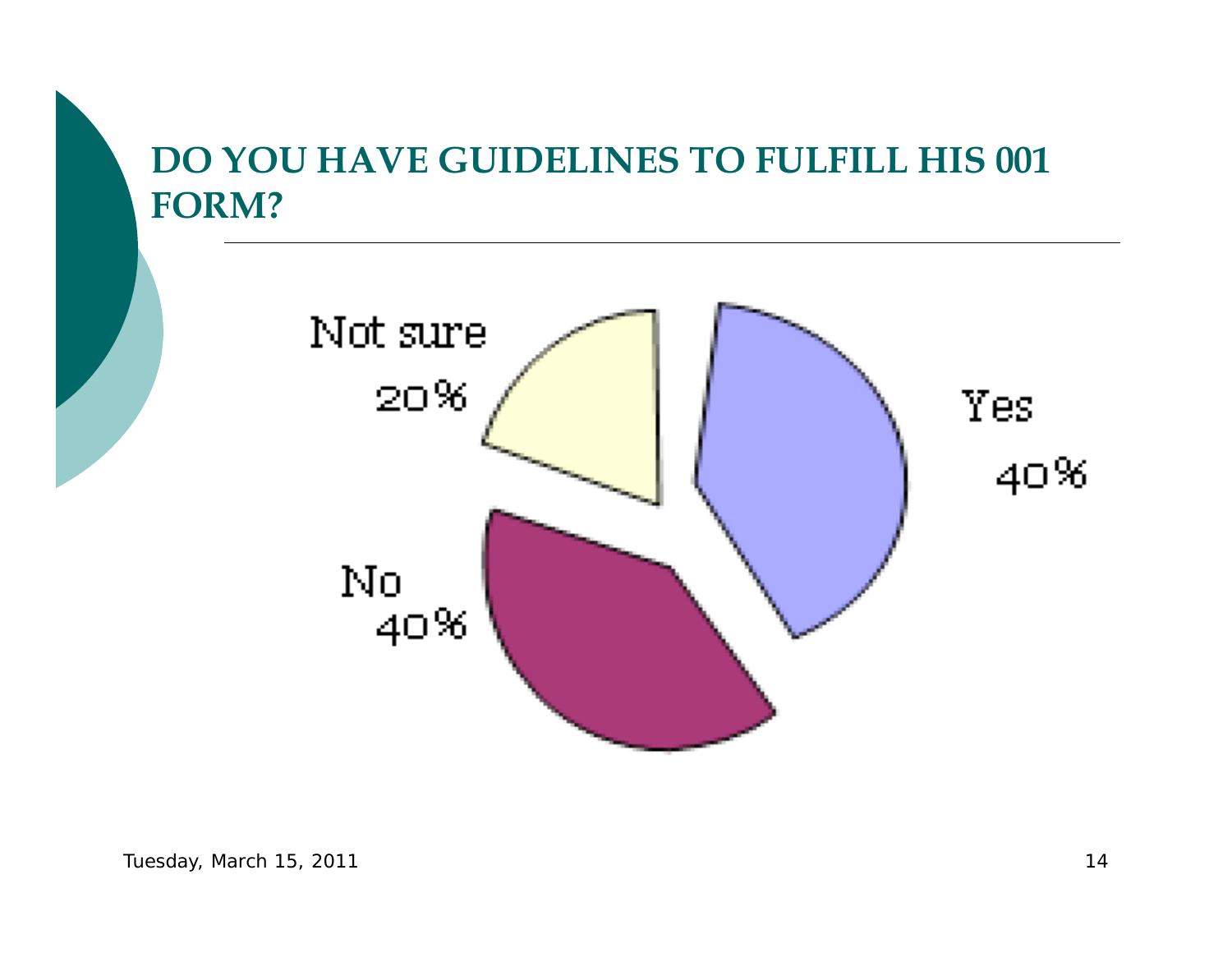### **DO YOU GET FEEDBACK INFORMATION FROM KNIPH?**

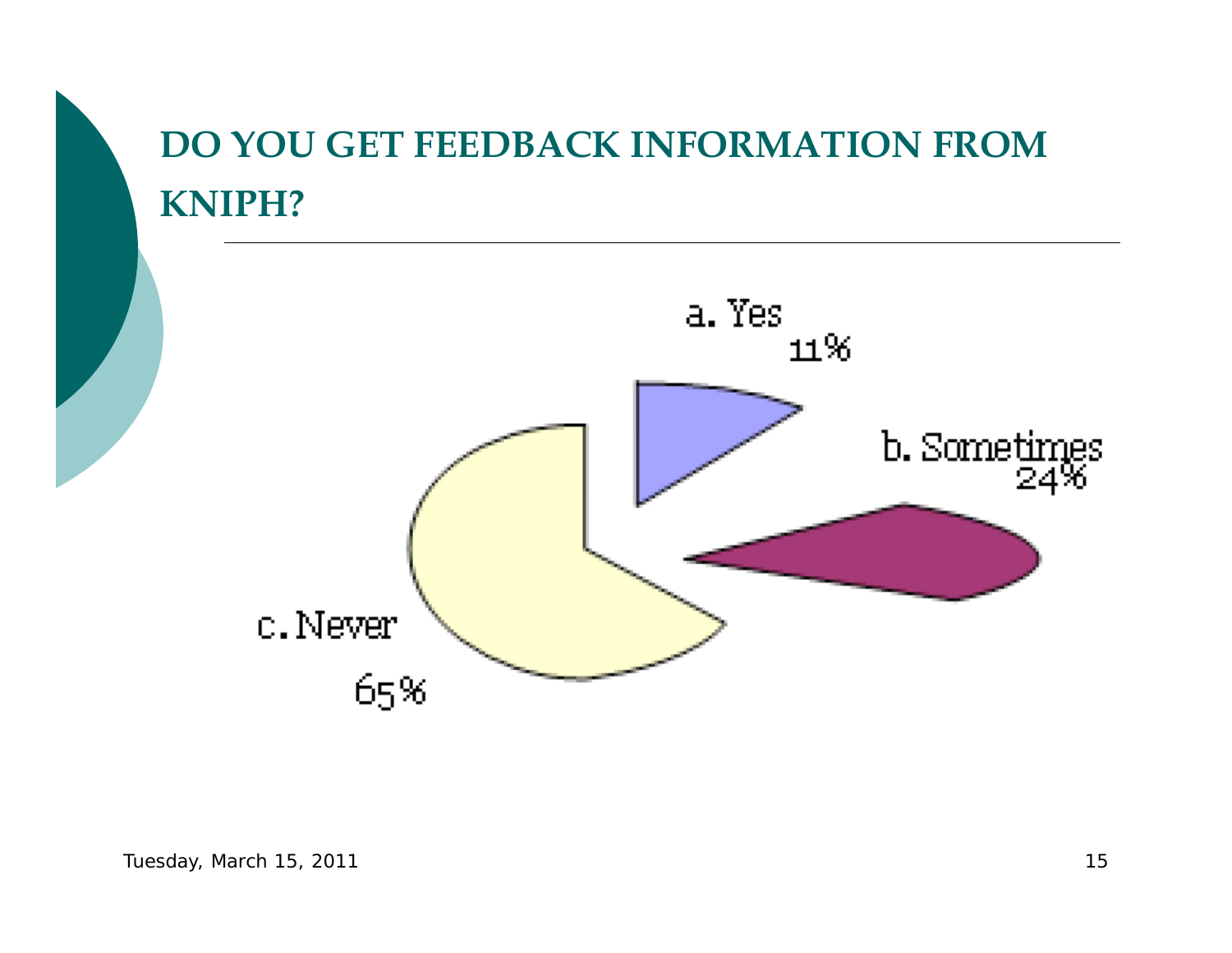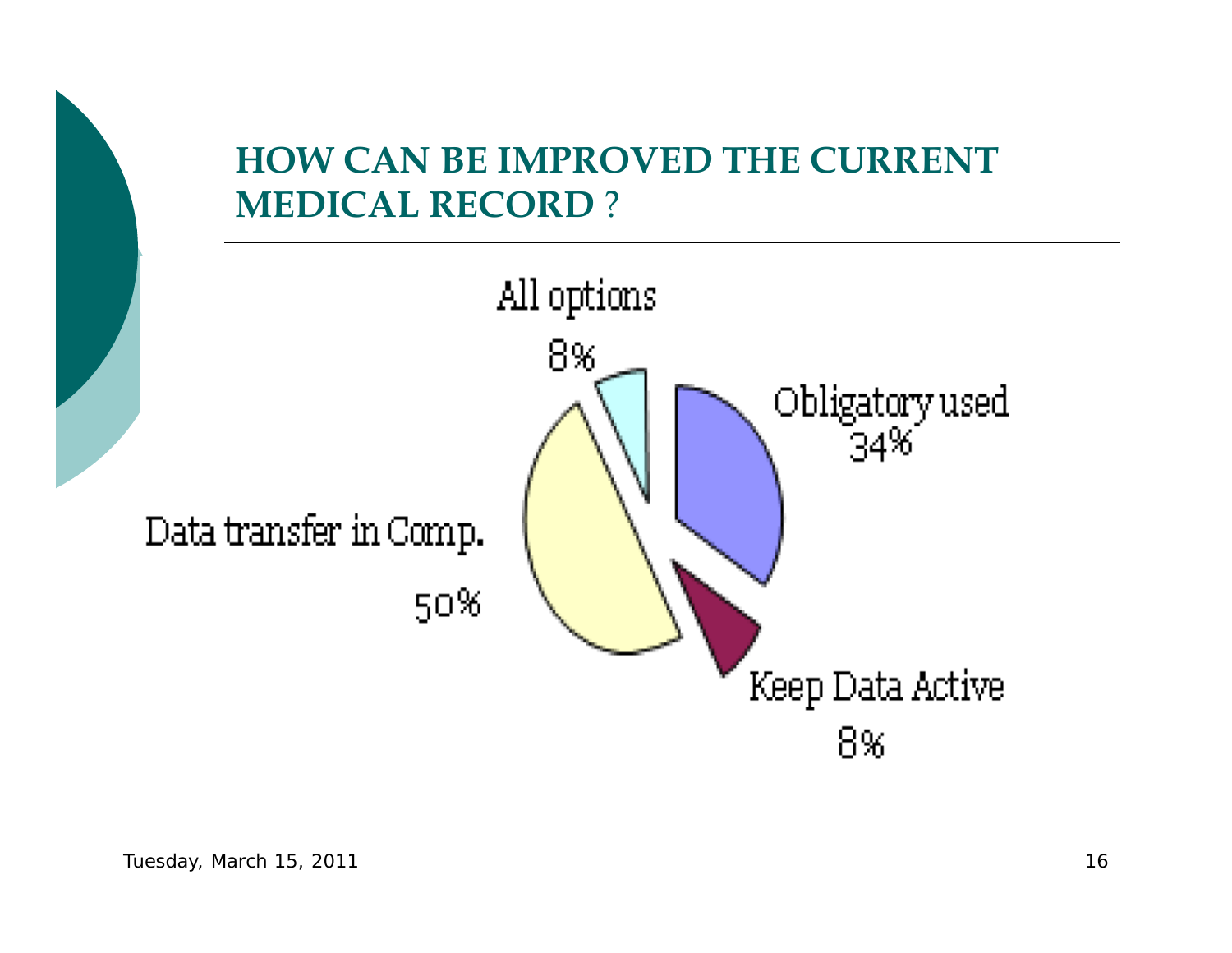## **PROJECT FINDINGS IN KNIPH**

- ${\bigcirc}$ Change of HIS policy by the Ministry of Health
- ${\bigcirc}$ Increase the budget for HIS maintenance
- $\circ$  Prepare Law on HIS
- ${\circ}$  Provide specific training for data analysis, and data reporting

The most important standards and indicators used within the HIS based on usefulness for decision-makers are:

- { Population
- { Mortality
- ${\bigcirc}$ Morbidity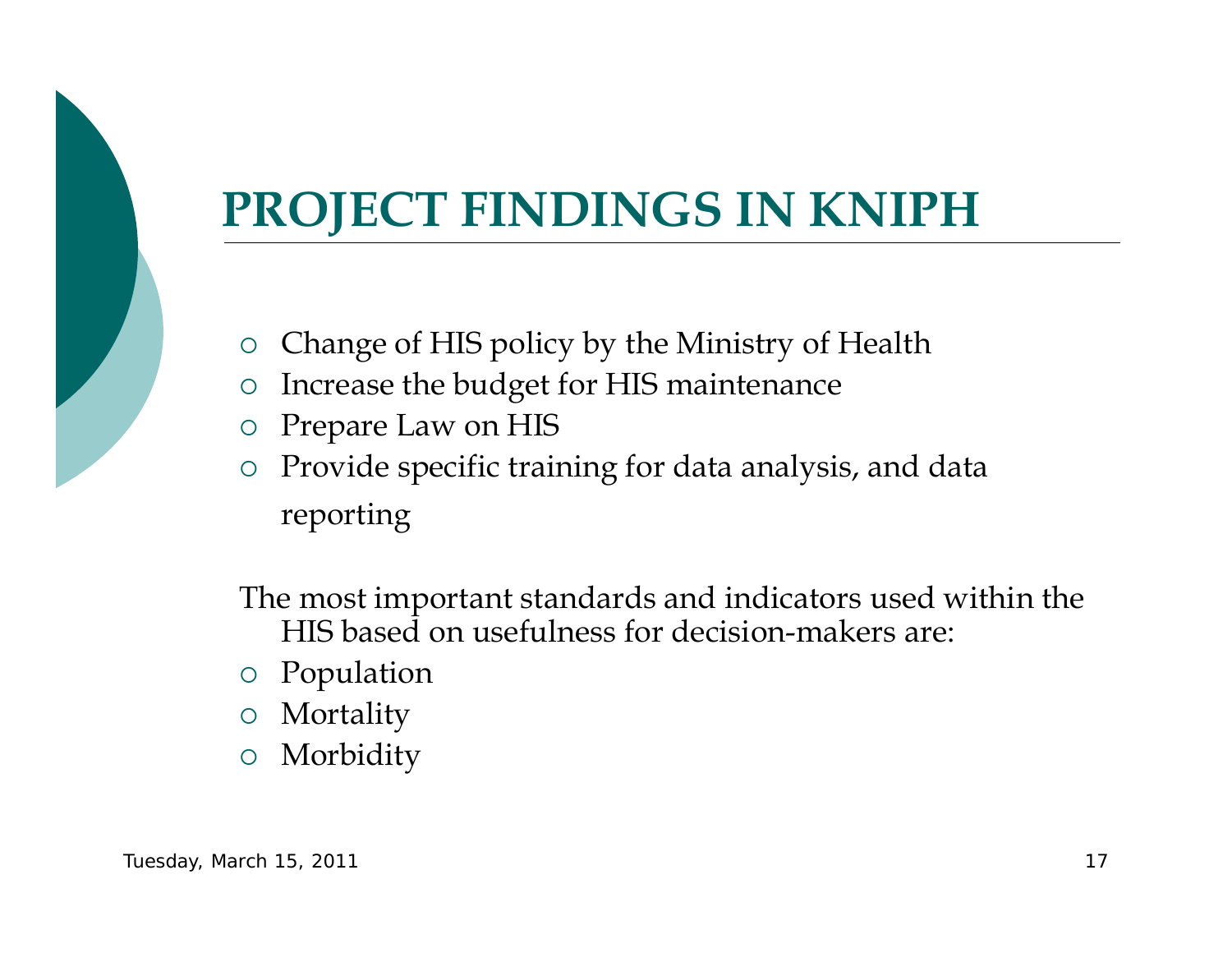

## **EUROPEAN E-HEALTH**

- $\circ$  European doctors increasingly store and send patients data such as lab reports electronically.
- { About 70% of European doctors use the Internet and 66% use computers for consultations.
- Denmark has the highest broadband penetration among General Practitioners (91%), Romania the lowest (about 5%).
- { The majority of European doctors agree that electronic HIS improves the quality of healthcare services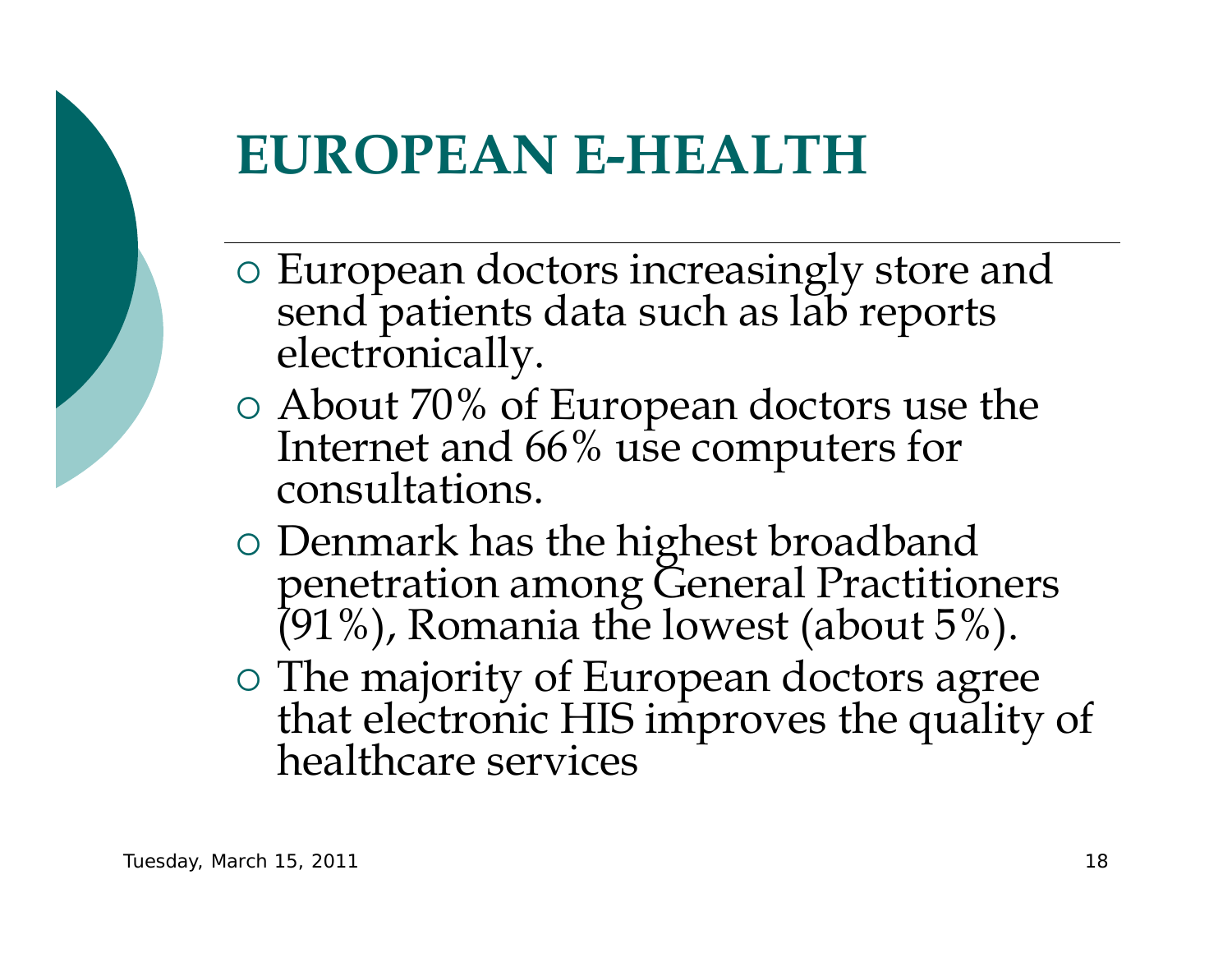## **MAJOR RECOMMENDATIONS 1**

### { **Change Legal framework for HIS**

 $\circ$  Legal framework for HIS lean on: Administrative Instruction 2006/18 Database of HIS and Administrative instruction 2009/10 Health Documents

- $\circ$ The Law on Citizens' Responsibilities in Health Care : **the professional confidentiality and health documentation**
- The Law for Archival Data and Archives, Law on Emergency Health Care, Law on Access to Official Documents, and Law on Recording Book : **data collection, storage, and access.**
- $\bigcirc$ **Recommendation -Law on HIS**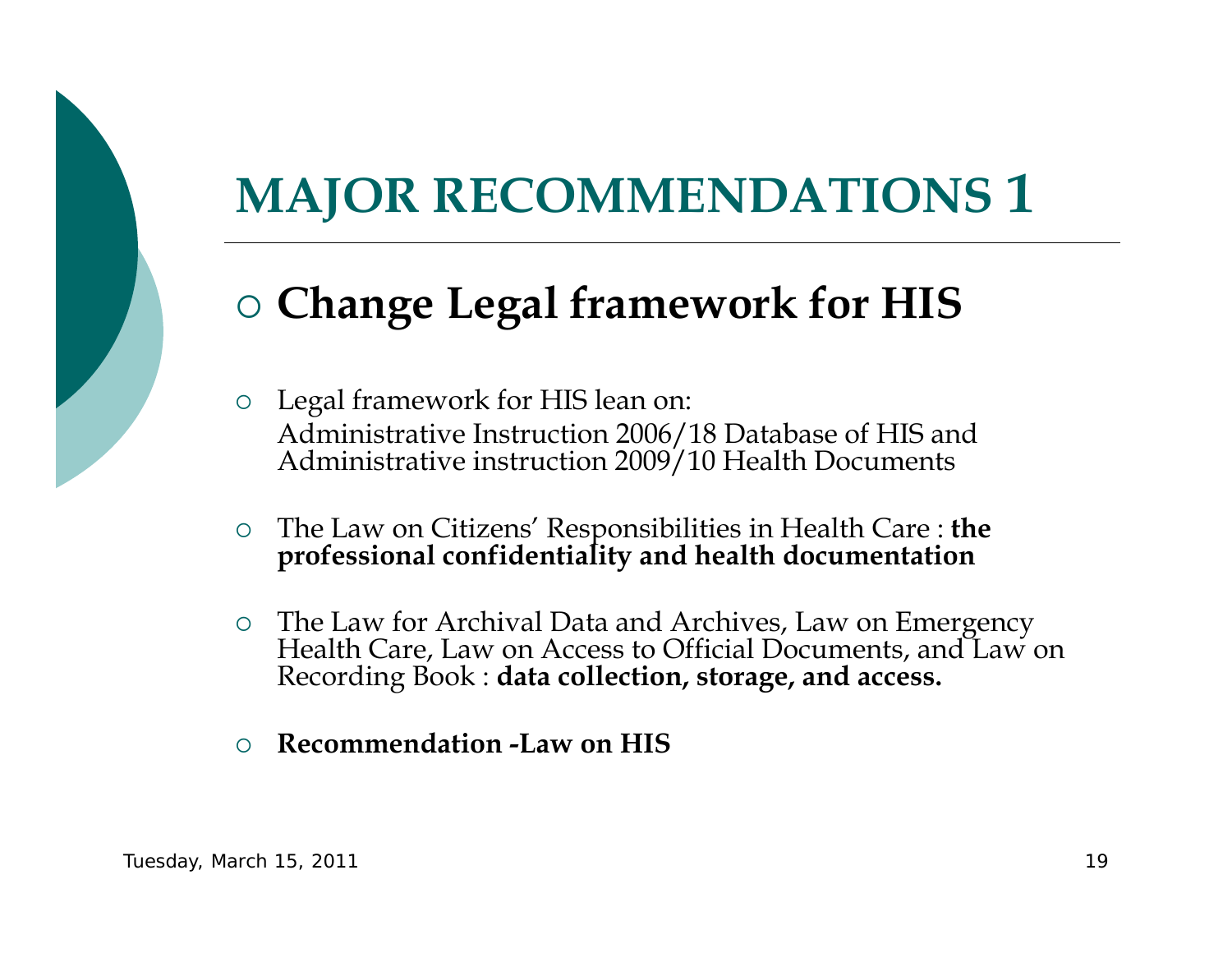# **MAJOR RECOMMENDATION 2**

### **Provide need assessment training for HIS with health workers**

Project findings:

- { PHC-computer training, and specific HIS training
- { KNIPH-specific training on maintenance, programming, and software package utilization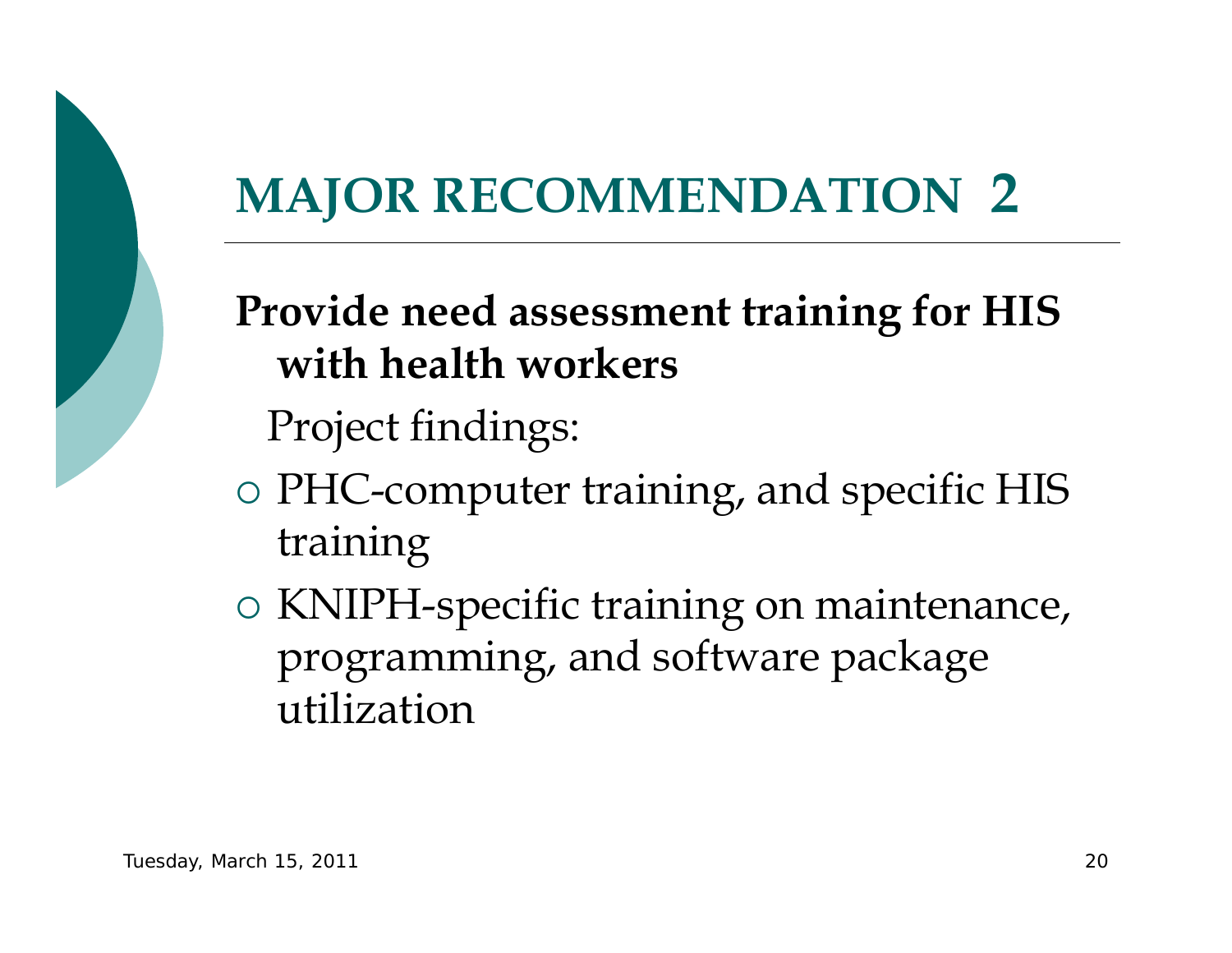#### **WHAT TRAININGS ARE NECESSARY FOR HEALTH STAFF IN MFMC ?**



### Computer& HIS Training 88%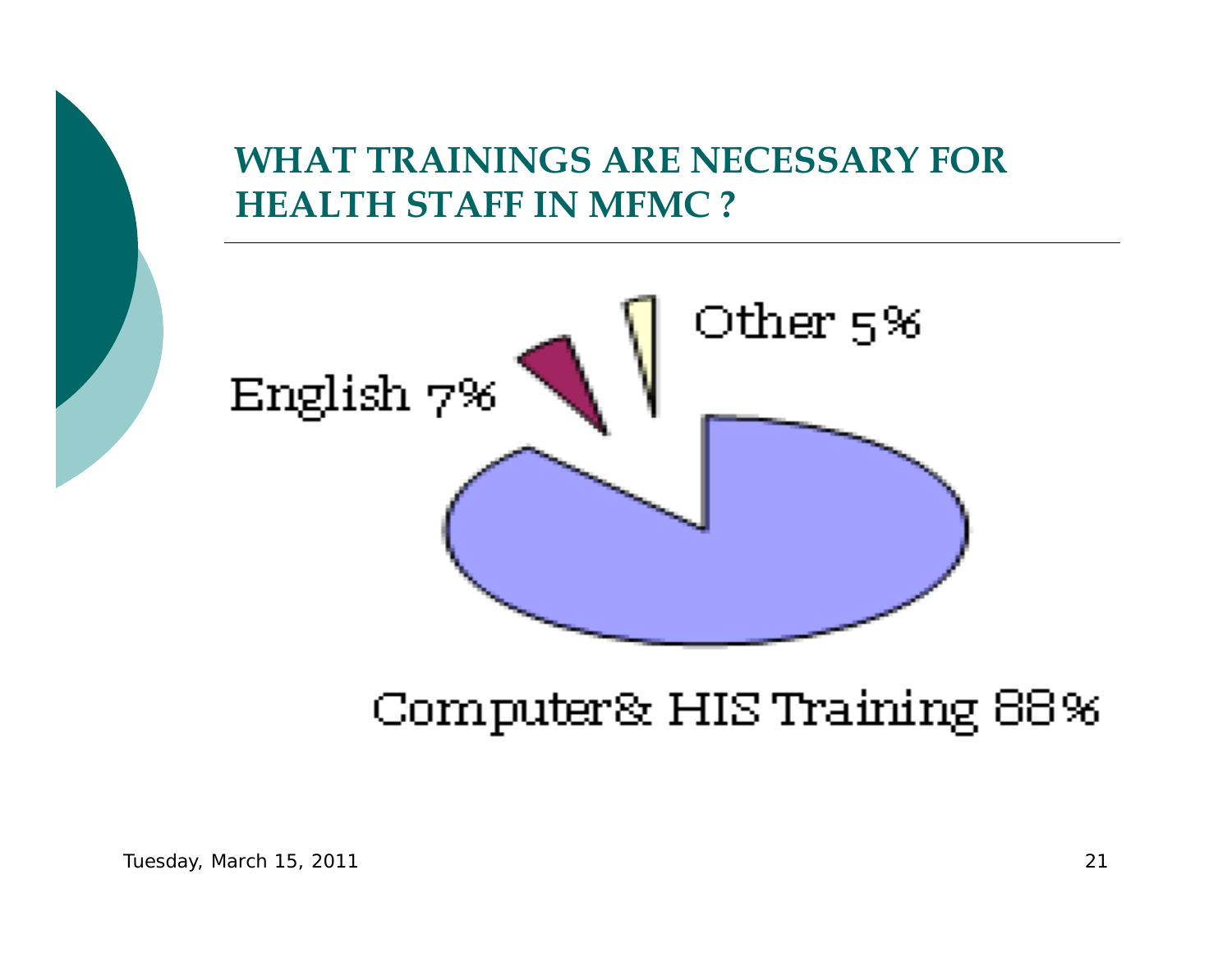

## **TRAINING SCENARIO**

#### **ECDL Health**

certifies that a candidate :

- Understands the key features of a Health Information System (HIS)
- { Can use a HIS safely and efficiently
- { Understands the ethics, rules and regulations related to HIS
- { Understands confidentiality, security and access control when using a HIS
- { Understands and can interpret electronically recorded data
- { Budget 2.2 million euro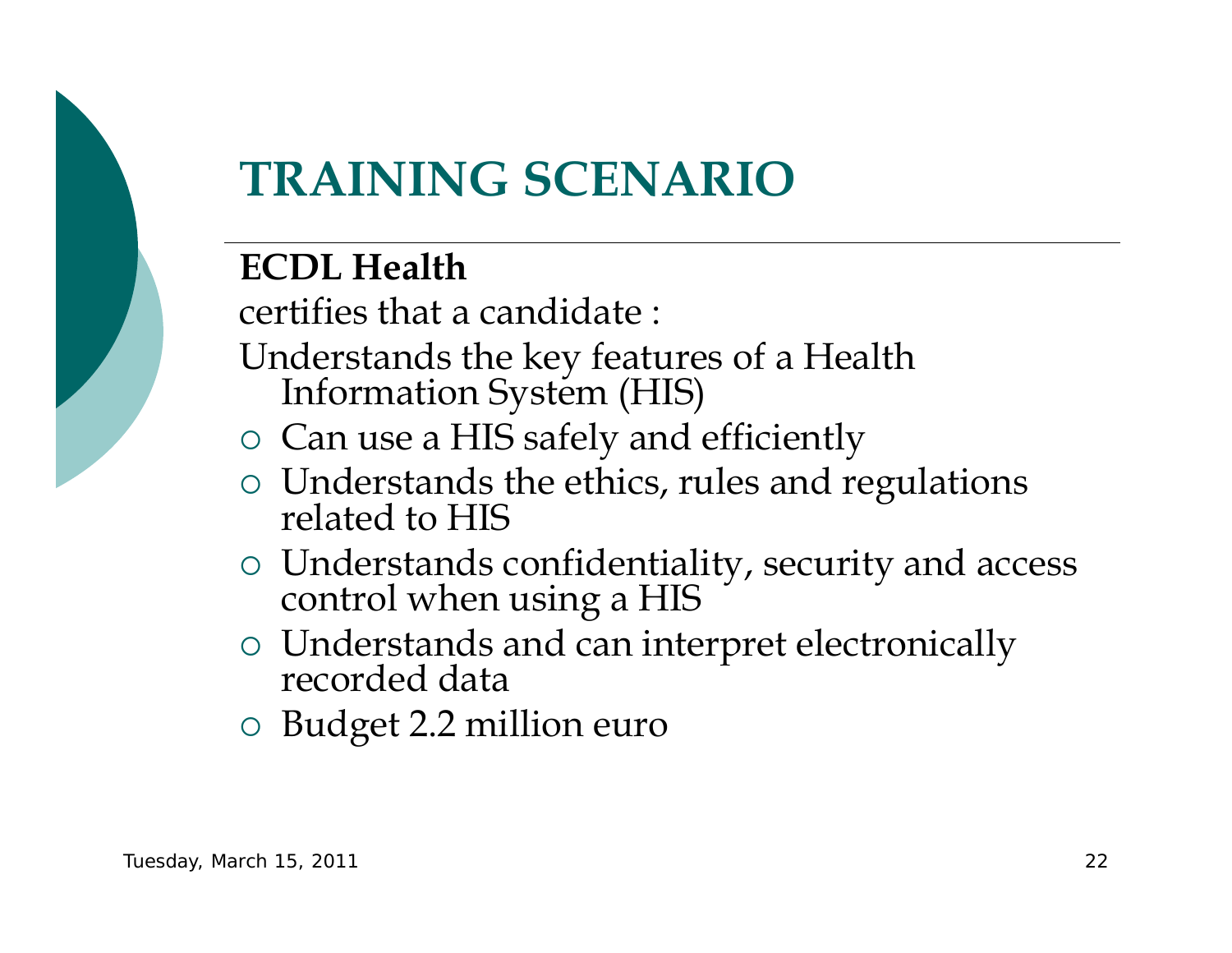## MAJOR RECOMMENDATION 3

#### { **Establish electronic HIS for PHC**



**Patient Treatment** Module (Electronic Health) **Register and Electronic Health** Record)



Phamaceutical Management Modul

**Nomenclatures and registers:** -Nomenclature for procedures and diagnoses (ICD, ICPC) -Patient register /-Citizen registers -Register of health care providers -Register employees -Nomenclature for medical products (ATC) -Register of prices -Register of basic benefit packaged



**Health Care** Portal



**Hospital** Information System (incl. economy, HR, etc.)

Tuesday, March 15, 2011 23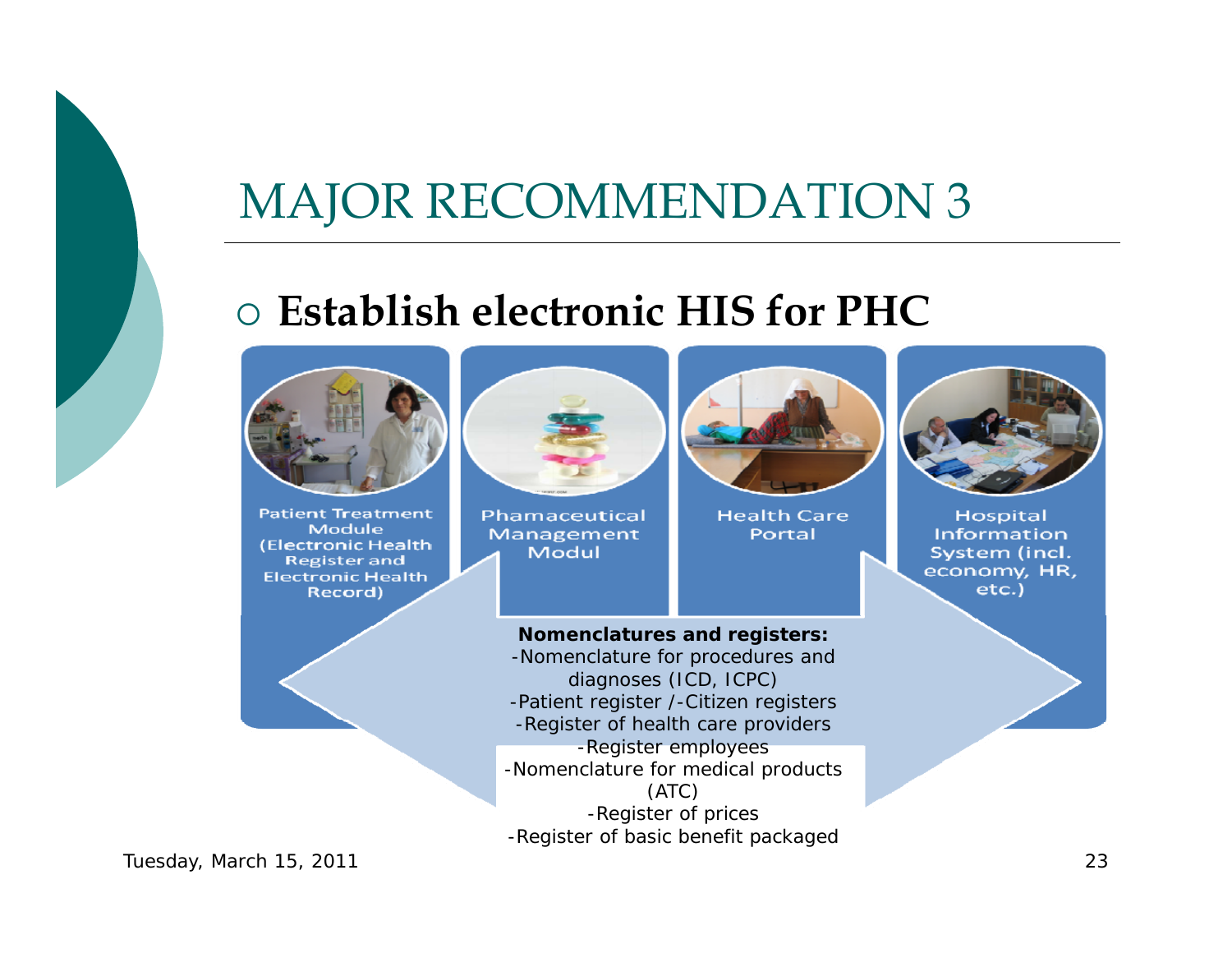## **SECONDARY RECOMMENDATIONS**

- { Allocate a special grant from government for the municipal level to improve HIS
- { Establish a binding system of reporting between MFMC and KNIPH
- { Complete of the IT-infrastructure required for the implementation of the HIS in Kosova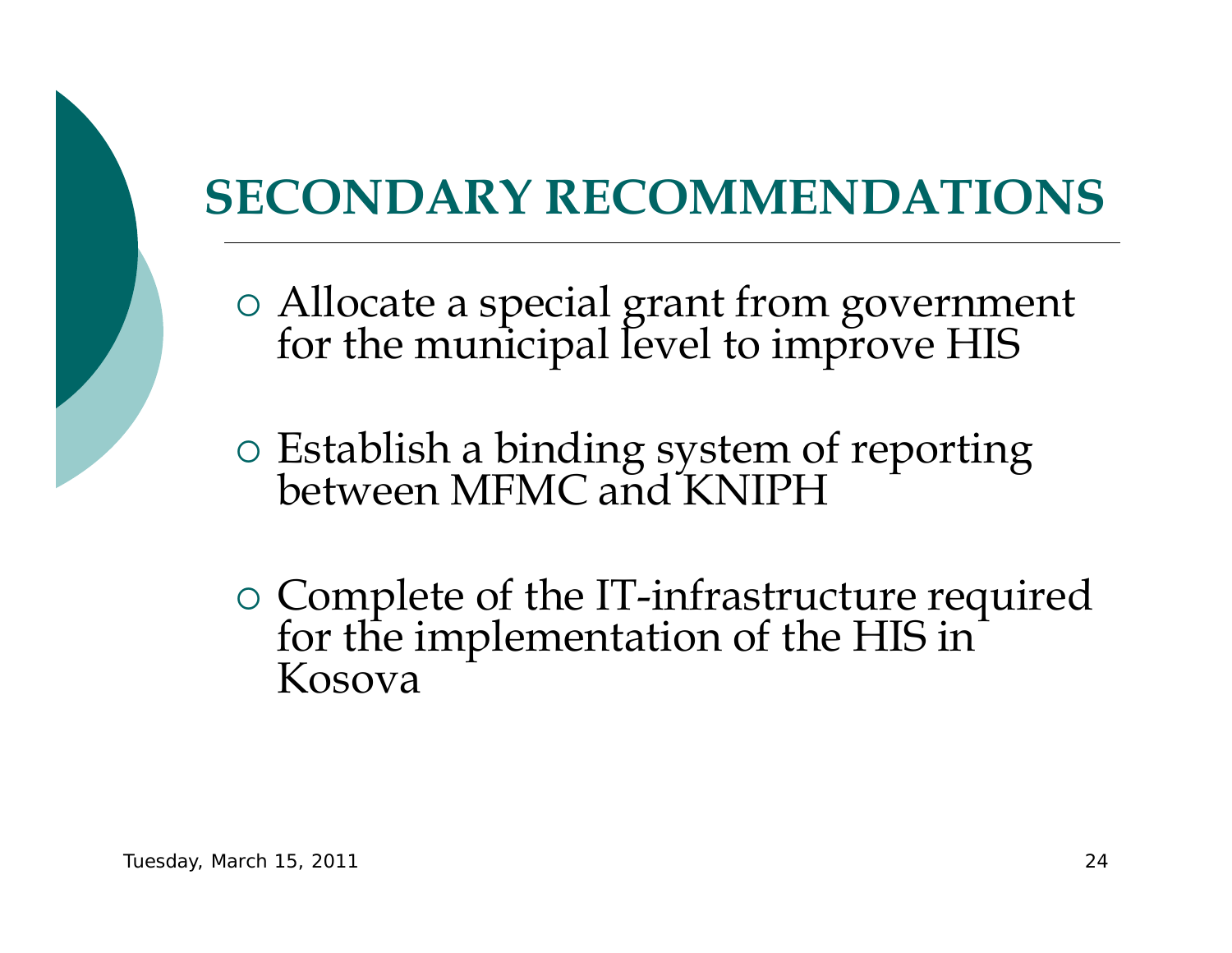## **SECONDARY RECOMMENDATIONS**

- { The HSS should continue until the new integrated HIS is running on a national scale
- { Establish and further develop electronic processes and methods for capturing, storing, and retrieving data

{ Integrate the private sector in HSS

 $\circ$  Further develop the method of evidencebased decision-making at all levels of health care system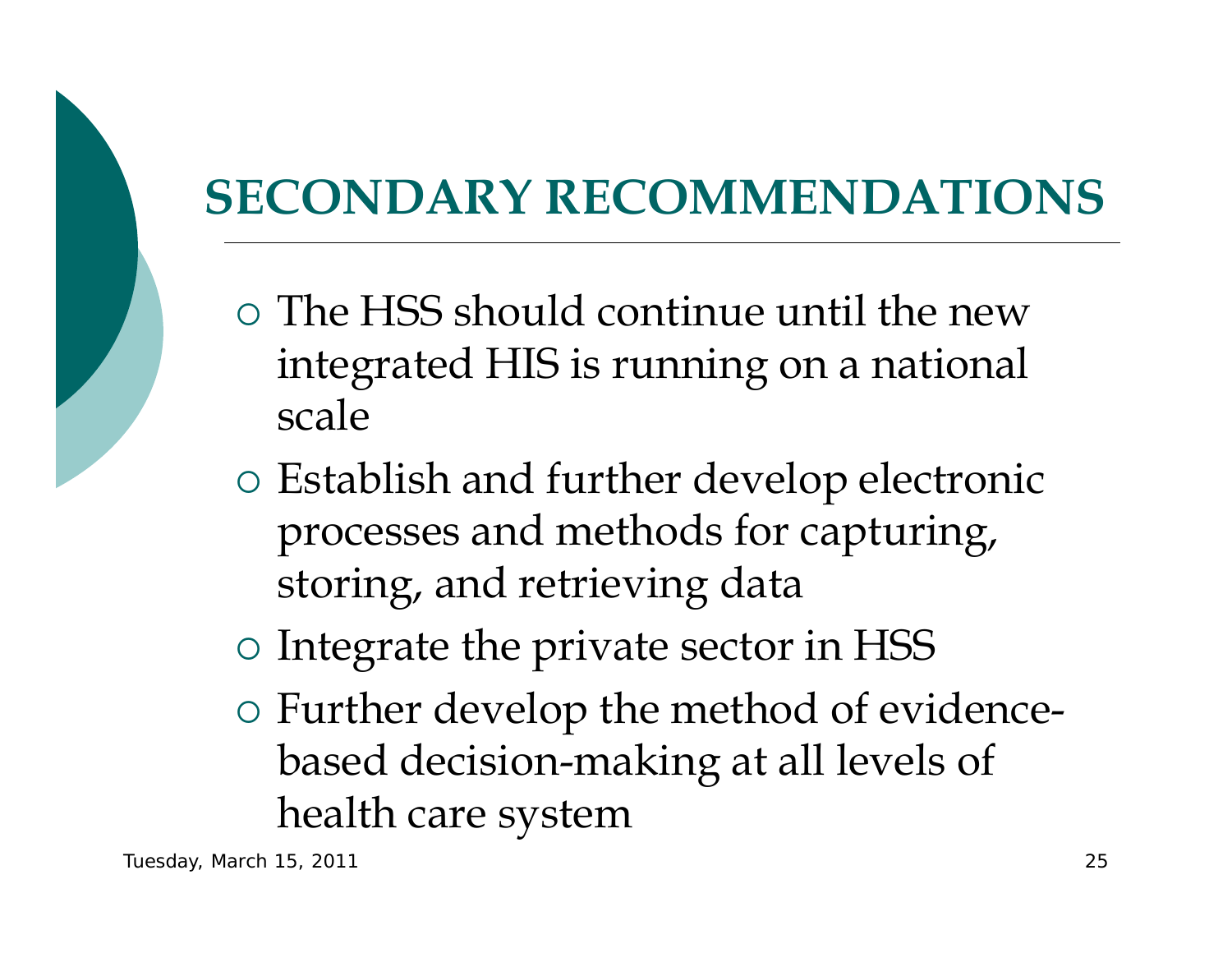

{ Business as usual (no change)

{ 456,792. EURO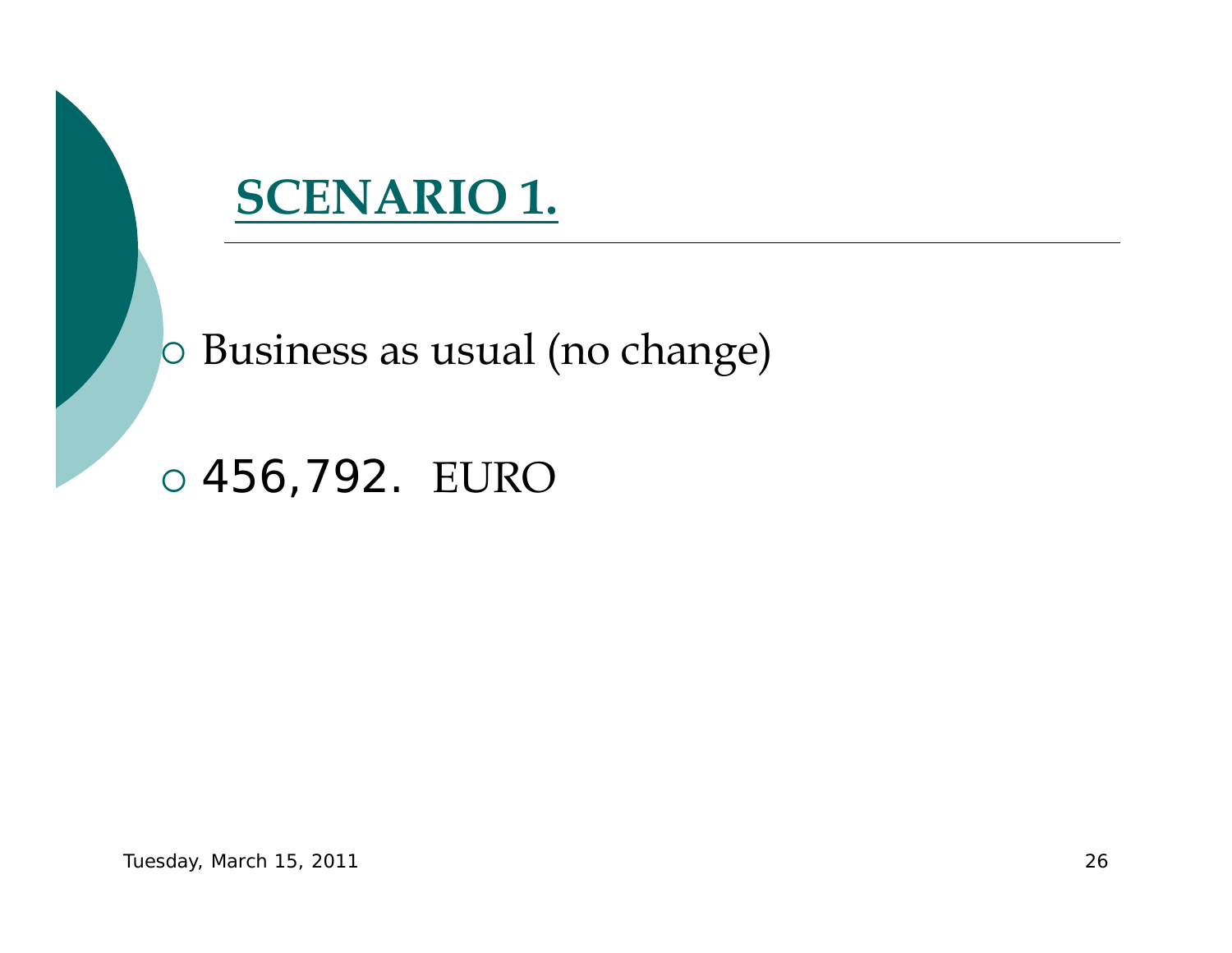## **SCENARIO 2.**

# **To build on existing system of manual data gathering**

- { Changing and adopting the current legal framework
- { Providing training for health workers
- { Making reporting system operational.
- { Increase reporting accountability
- { Increase the budget for HIS
- ${\bigcirc}$ **Total 3.430,550**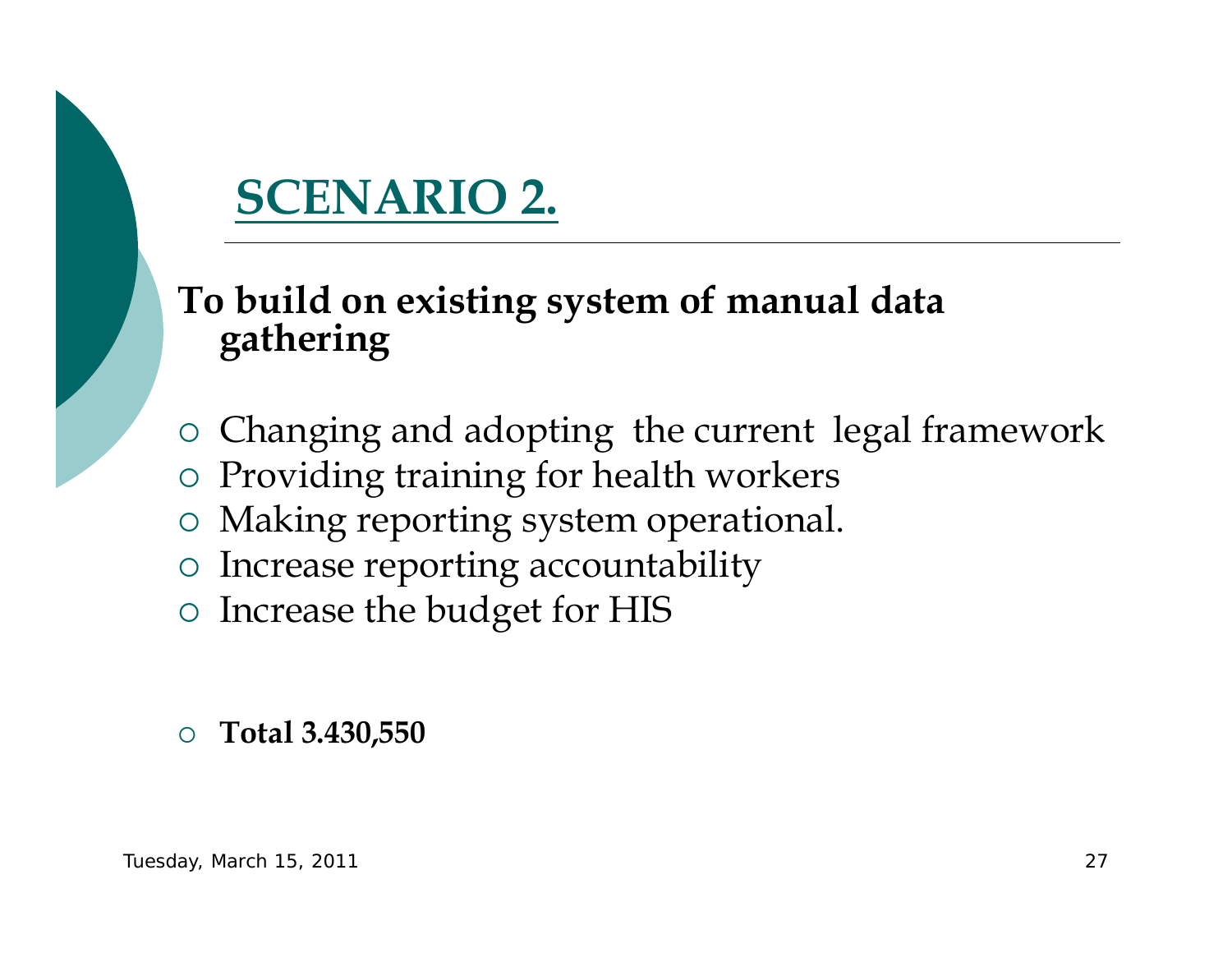## **HEALTH STATISTICAL SYSTEM**

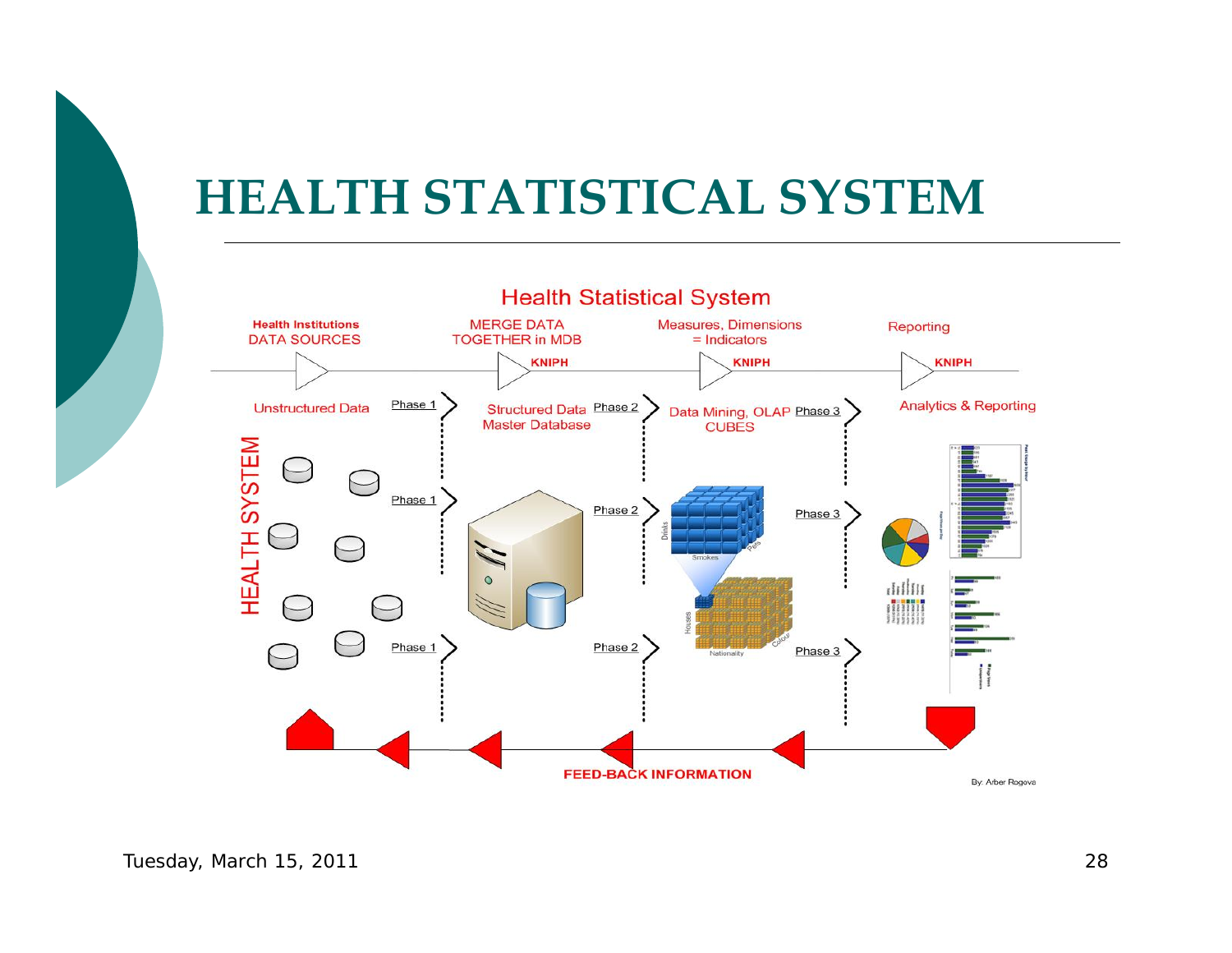

## **OBILIQ MUNICIPALITY**